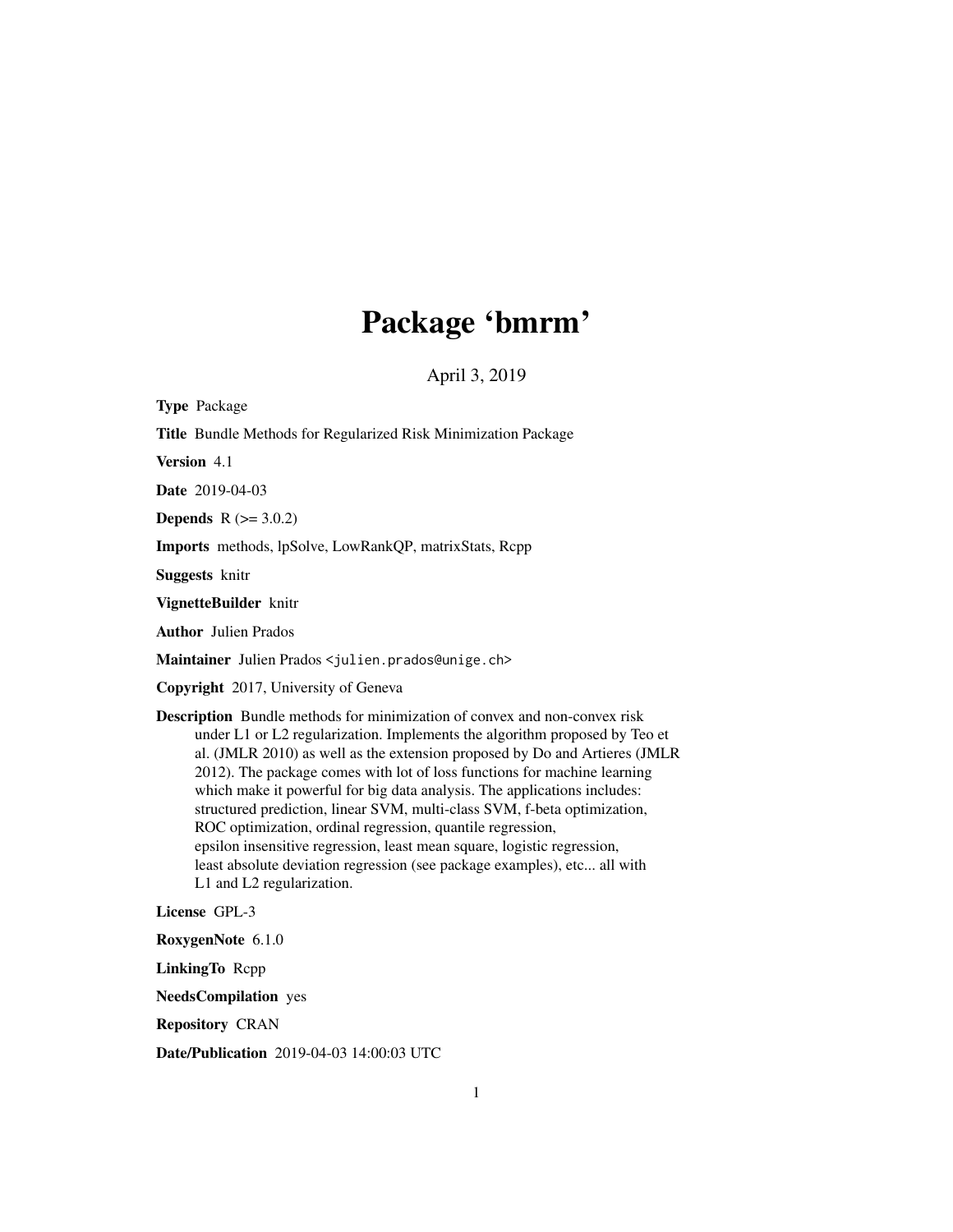# <span id="page-1-0"></span>R topics documented:

|                                                                                                                    |  | $\overline{2}$ |
|--------------------------------------------------------------------------------------------------------------------|--|----------------|
|                                                                                                                    |  | $\overline{3}$ |
|                                                                                                                    |  | 3              |
|                                                                                                                    |  | $\overline{4}$ |
|                                                                                                                    |  | 5              |
|                                                                                                                    |  | 5              |
|                                                                                                                    |  | 6              |
|                                                                                                                    |  | $\overline{7}$ |
| $is. convex \dots \dots \dots \dots \dots \dots \dots \dots \dots \dots \dots \dots \dots \dots \dots \dots \dots$ |  | 8              |
|                                                                                                                    |  | 8              |
|                                                                                                                    |  | 9              |
|                                                                                                                    |  | 10             |
|                                                                                                                    |  | 12             |
|                                                                                                                    |  | 12             |
| mmcLoss                                                                                                            |  | 14             |
|                                                                                                                    |  | 14             |
|                                                                                                                    |  | 15             |
|                                                                                                                    |  | 17             |
|                                                                                                                    |  | 18             |
|                                                                                                                    |  | 19             |
|                                                                                                                    |  | 20             |
|                                                                                                                    |  | 20             |
|                                                                                                                    |  | 21             |
|                                                                                                                    |  | 21             |
|                                                                                                                    |  | 22             |
|                                                                                                                    |  | 22             |
|                                                                                                                    |  | 23             |
|                                                                                                                    |  | 24             |
|                                                                                                                    |  |                |

#### **Index** [26](#page-25-0)

balanced.cv.fold *Split a dataset for Cross Validation taking into account class balance*

# Description

Split a dataset for Cross Validation taking into account class balance

# Usage

balanced.cv.fold(y,  $num(cv = 10)$ 

# Arguments

|        | the class labels of each sample of the dataset |
|--------|------------------------------------------------|
| num.cv | number of cross validation required            |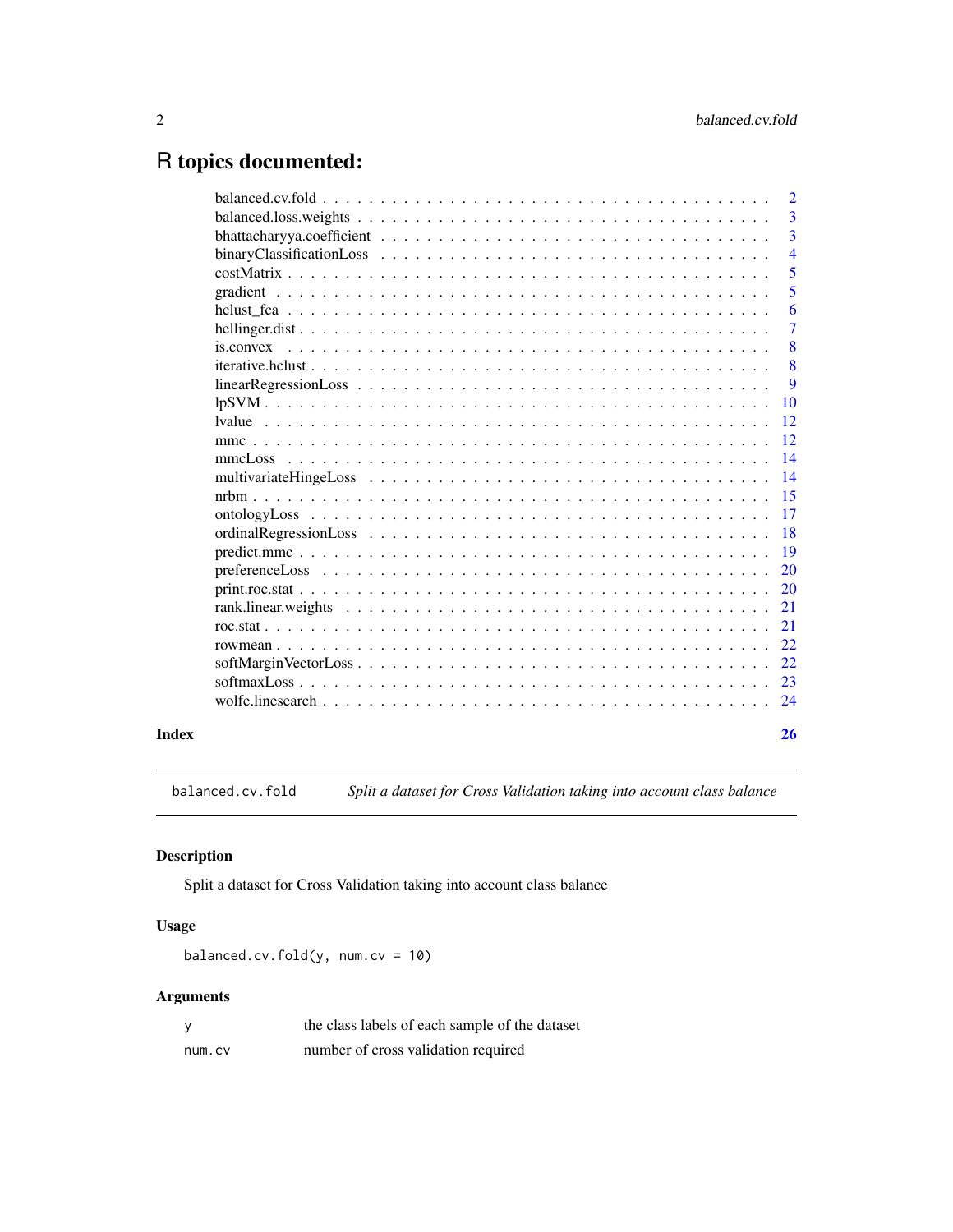# <span id="page-2-0"></span>Value

a factor of num.cv levels that assign to each sample a test fold

balanced.loss.weights *Compute loss.weights so that total losses of each class is balanced*

# Description

Compute loss.weights so that total losses of each class is balanced

## Usage

```
balanced.loss.weights(y)
```
#### Arguments

y a object coerced to factor that represent the class labels of each sample of the dataset

#### Value

a numeric vector of the same length as y

```
bhattacharyya.coefficient
```
*Compute Bhattacharyya coefficient needed for Hellinger distance*

# Description

Compute Bhattacharyya coefficient needed for Hellinger distance

#### Usage

```
bhattacharyya.coefficient(x)
```
#### Arguments

x a numeric matrix

#### Value

a square matrix containing Bhattacharyya coefficient for each pair of row in x

# Author(s)

Julien Prados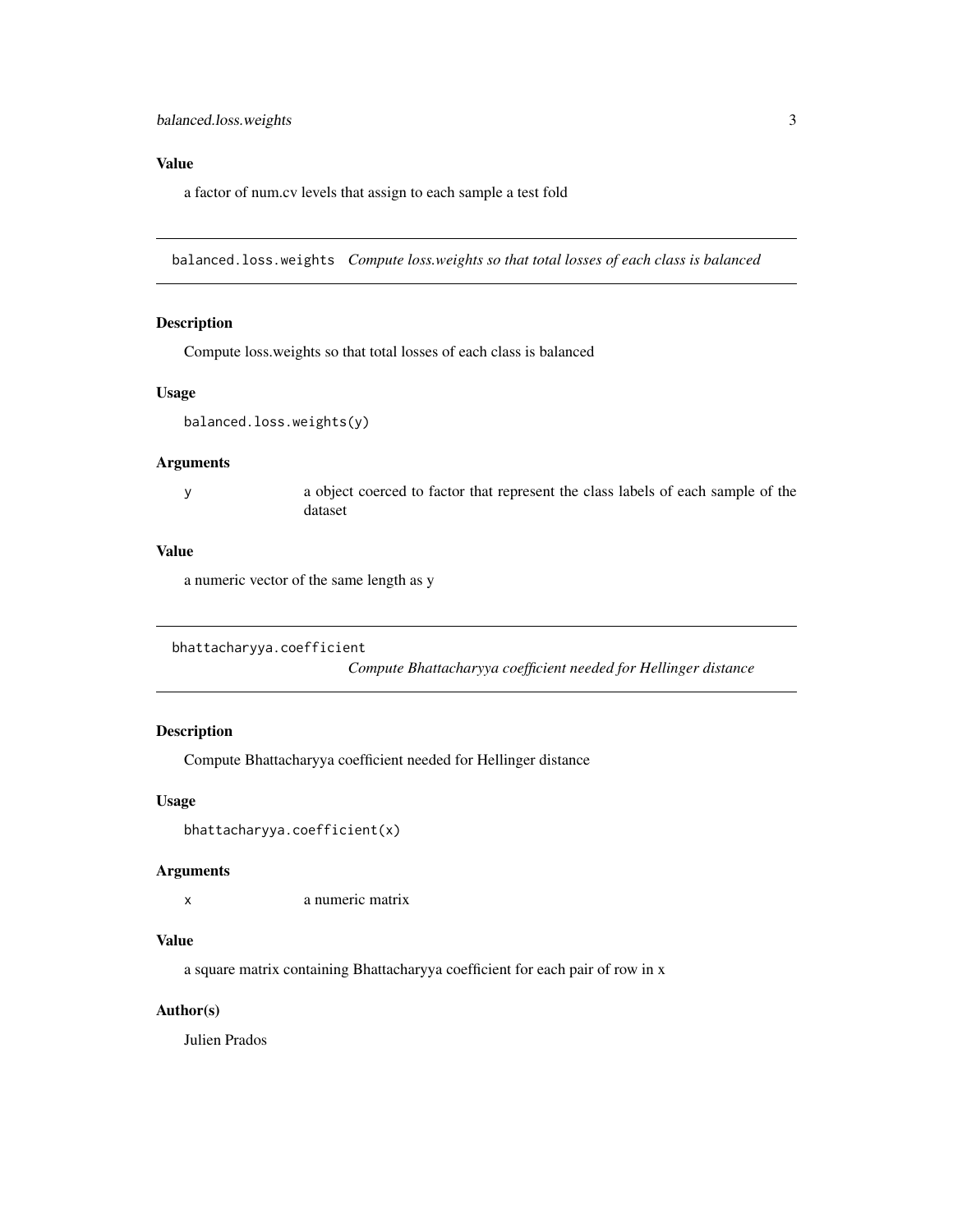<span id="page-3-0"></span>binaryClassificationLoss

*Loss functions for binary classification*

# Description

Loss functions for binary classification

# Usage

```
logisticLoss(x, y, loss.weights = 1)rocLoss(x, y)
fbetaLoss(x, y, \text{beta} = 1)hingeLoss(x, y, loss.weights = 1)
```
#### Arguments

| X            | matrix of training instances (one instance by row)                                                                                                            |
|--------------|---------------------------------------------------------------------------------------------------------------------------------------------------------------|
| y            | a logical vector representing the training labels for each instance in x                                                                                      |
| loss.weights | numeric vector of loss weights to incure for each instance of x. Vector length<br>should match length $(y)$ , but values are cycled if not of identical size. |
| beta         | a numeric value setting the beta parameter is the f-beta score                                                                                                |

#### Value

a function taking one argument w and computing the loss value and the gradient at point w

# Functions

- logisticLoss: logistic regression
- rocLoss: Find linear weights maximize area under its ROC curve
- fbetaLoss: F-beta score loss function
- hingeLoss: Hinge Loss for Linear Support Vector Machine (SVM)

#### References

Teo et al. A Scalable Modular Convex Solver for Regularized Risk Minimization. KDD 2007

#### See Also

nrbm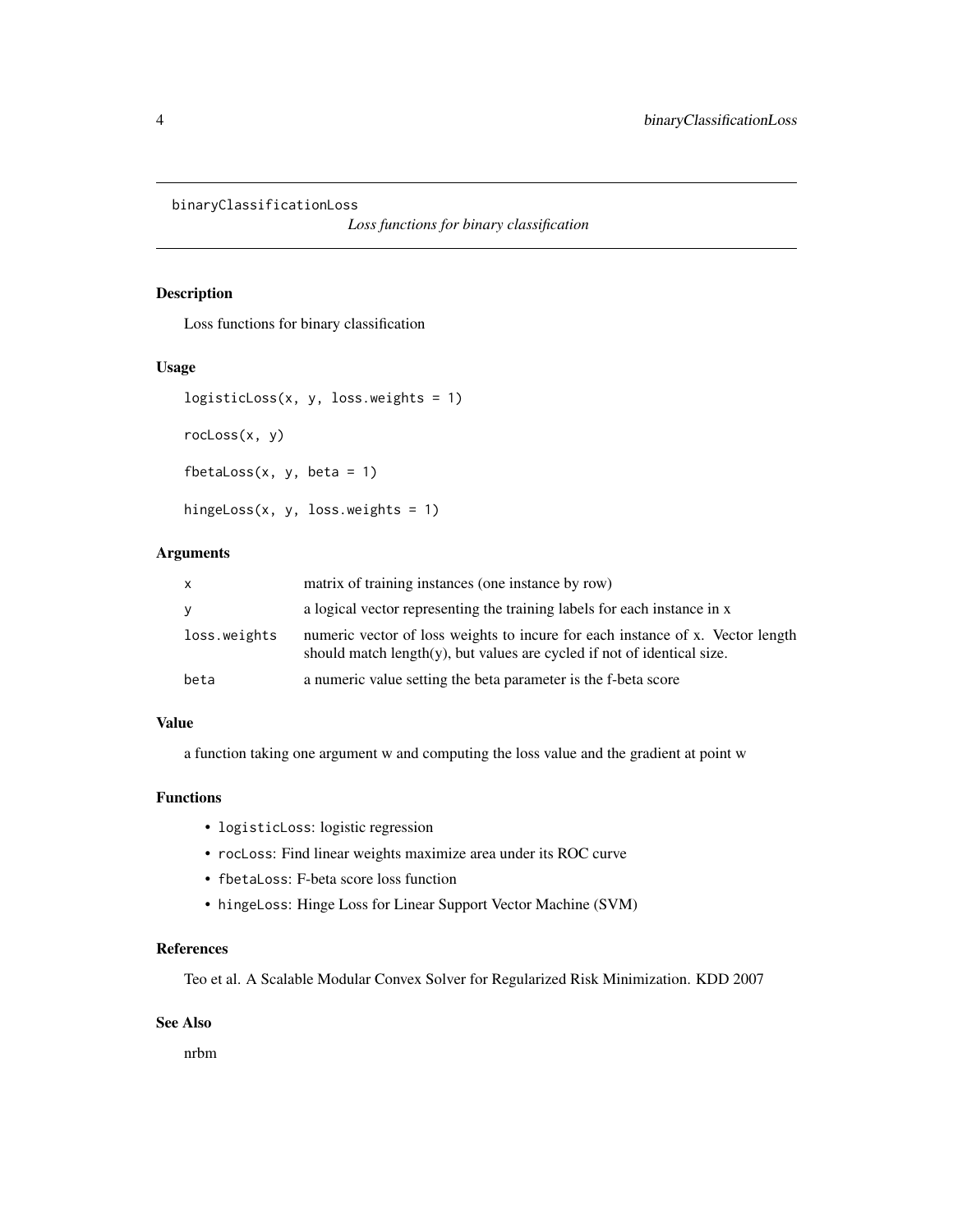#### <span id="page-4-0"></span>costMatrix 5

# Examples

```
x <- cbind(intercept=100,data.matrix(iris[1:2]))
w <- nrbm(hingeLoss(x,iris$Species=="setosa"));predict(w,x)
w <- nrbm(logisticLoss(x,iris$Species=="setosa"));predict(w,x)
w <- nrbm(rocLoss(x,iris$Species=="setosa"));predict(w,x)
w <- nrbm(fbetaLoss(x,iris$Species=="setosa"));predict(w,x)
```
costMatrix *Compute or check the structure of a cost matrix*

# Description

Compute or check the structure of a cost matrix

# Usage

 $costMatrix(y, C = c("0/1", "linear"))$ 

# Arguments

|   | a factor representing the labels of the instances                                                                                                                           |
|---|-----------------------------------------------------------------------------------------------------------------------------------------------------------------------------|
| C | either a cost matrix to check for consistency with labels in y, or a character string<br>defining the standard matrix to compute. If a character string the accepted values |
|   | are "0/1" for a 0-1 cost matrix or "linear" for linear cost.                                                                                                                |

# Value

the cost matrix object

# See Also

nrbm, ordinalRegressionLoss

gradient *Return or set gradient attribute*

# Description

Return or set gradient attribute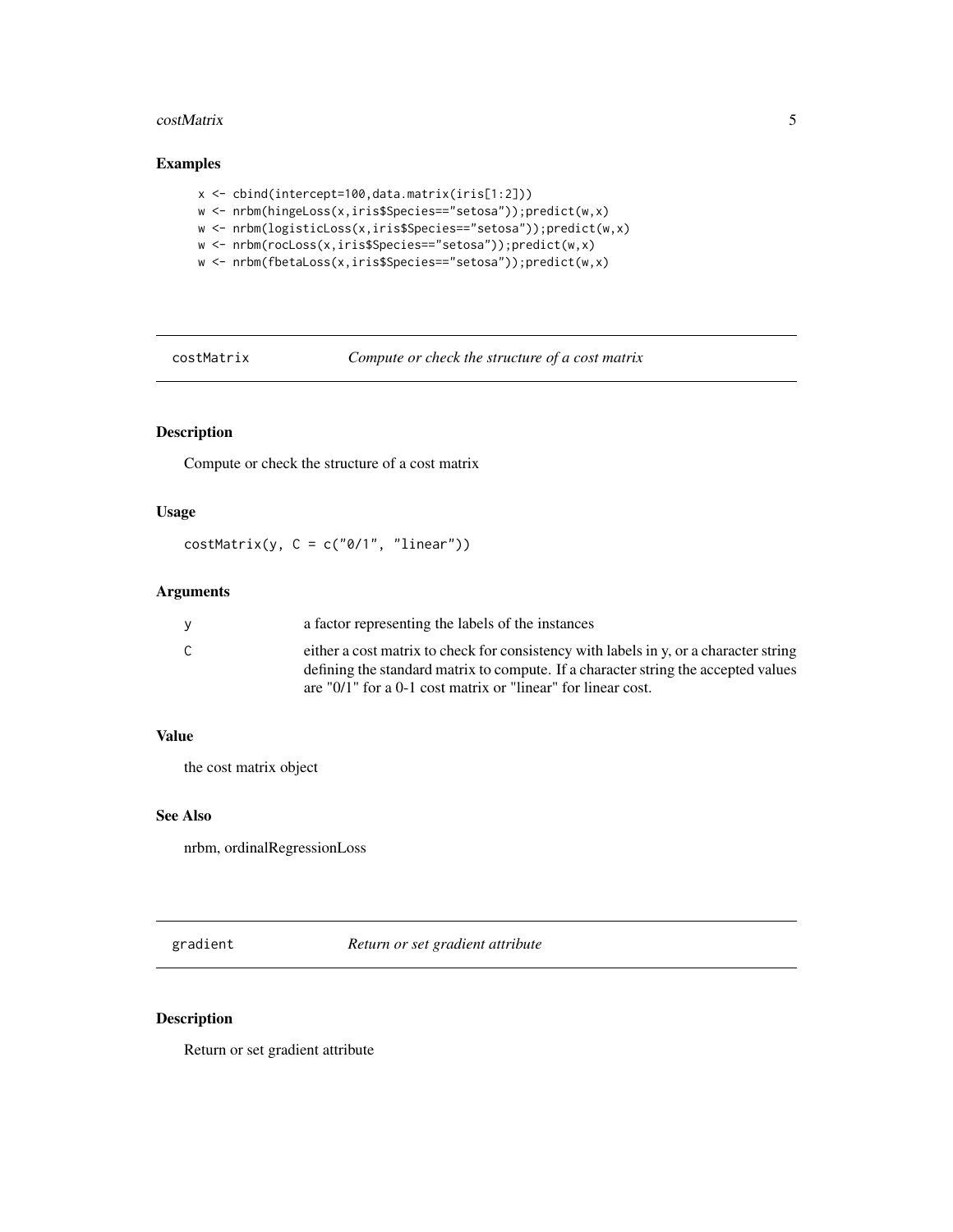#### Usage

```
gradient(x, ...)
## Default S3 method:
gradient(x, ...)
gradient(x, \ldots) <- value
## Default S3 replacement method:
gradient(x, \ldots) \leq value
```
# Arguments

| X     | any R object              |
|-------|---------------------------|
| .     | additional paramters      |
| value | new gradient value to set |

# Details

gradient attribute is used by loss/risk function to return the gradient of the function at a given point together with the function value

# Value

attr(x,"gradient")

hclust\_fca *Find first common ancestor of 2 nodes in an hclust object*

# Description

Find first common ancestor of 2 nodes in an hclust object

# Usage

hclust\_fca(hc, a, b)

# Arguments

| hc | an helust object                                               |
|----|----------------------------------------------------------------|
| a  | an integer vector with the first leaf node                     |
| h  | an integer vector with the second leaf node (same length as a) |

# Value

an integer vector of the same length as a and b identifing the first common ancestors of a and b

<span id="page-5-0"></span>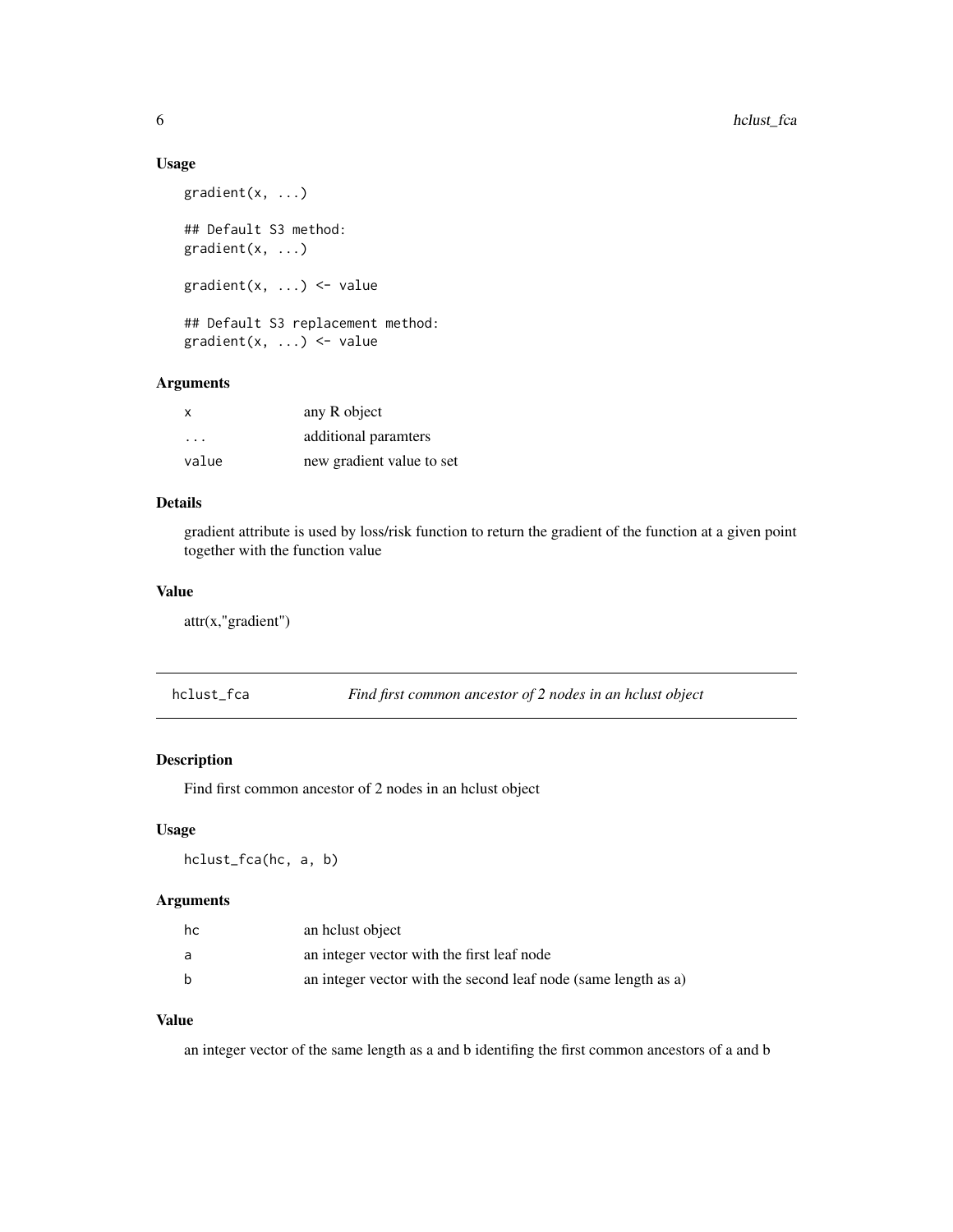# <span id="page-6-0"></span>hellinger.dist 7

# Author(s)

Julien Prados

# Examples

```
hc <- hclust(dist(USArrests), "complete")
plot(hc)
A <- outer(seq_along(hc$order),seq_along(hc$order),hclust_fca,hc=hc)
H <- array(hc$height[A],dim(A))
image(H[hc$order,hc$order])
image(A[hc$order,hc$order])
```
hellinger.dist *Compute Hellinger distance*

# Description

Compute Hellinger distance

### Usage

hellinger.dist(x)

#### Arguments

x a numeric matrix

# Value

an object of class "dist" with Hellinger distance of each pair of row in x

# Author(s)

Julien Prados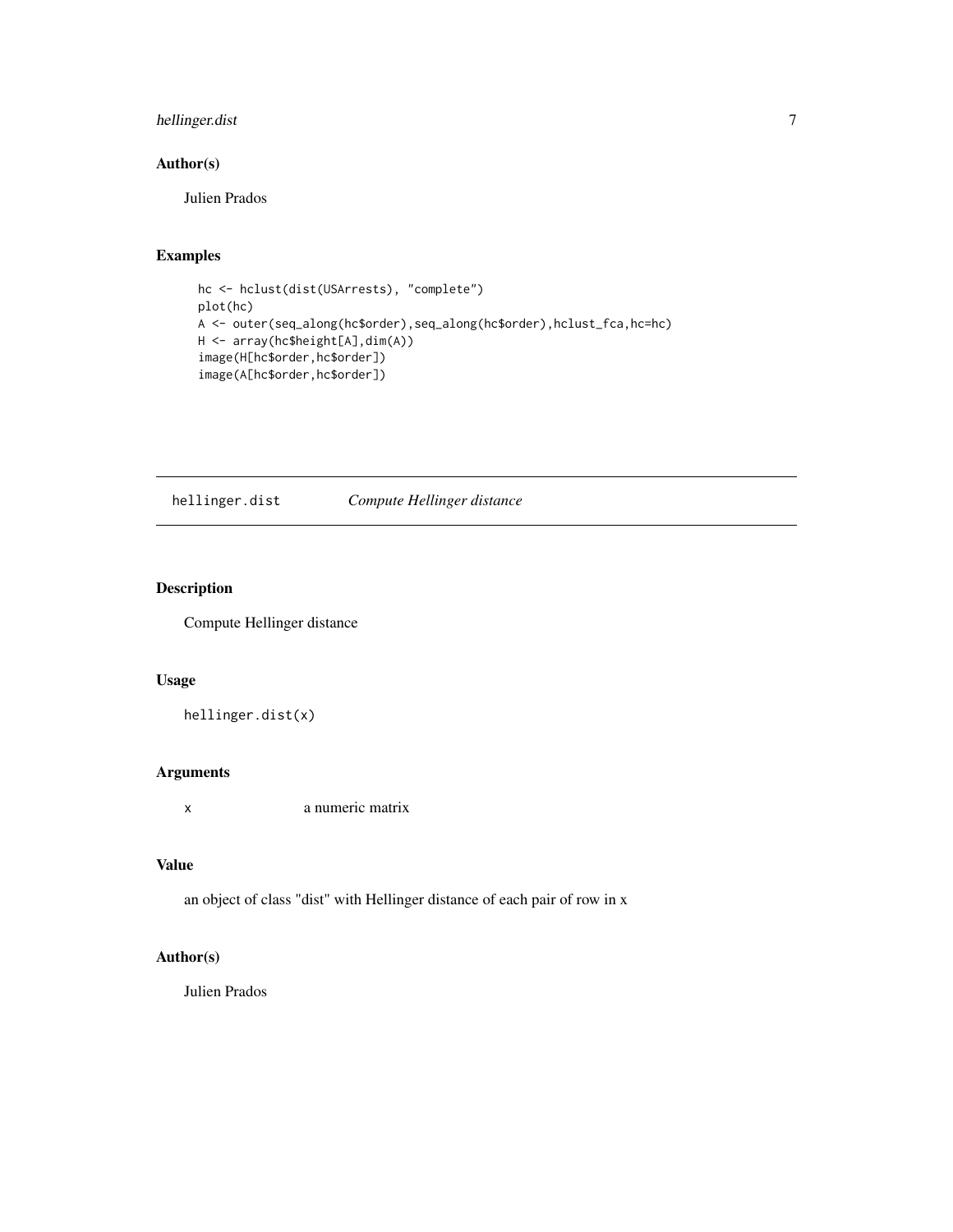<span id="page-7-0"></span>

#### Description

Return or set is.convex attribute

# Usage

```
is.convex(x, \ldots)## Default S3 method:
is.convex(x, ...)is.convex(x, ...) \leftarrow value## Default S3 replacement method:
is.convex(x, \ldots) \leq value
```
### Arguments

| $\boldsymbol{\mathsf{x}}$ | any R object          |
|---------------------------|-----------------------|
| $\cdot$ $\cdot$ $\cdot$   | additional paramters  |
| value                     | new loss value to set |

### Details

is.convex attribute is used by loss/risk function to determine if it is convex

#### Value

```
attr(x,"is.convex")
```
iterative.hclust *Perform multiple hierachical clustering on random subsets of a dataset*

#### Description

Perform multiple hierachical clustering on random subsets of a dataset

```
iterative.hclust(x, seeds = 1:100, row.rate = 0.3, col.rate = 0.1,
 max.cluster = 10L, ret.height = FALSE, hc.method = function(x, PCs
 = 1:6, ... { hclust(dist(prcomp(x, rank. = max(PCs))$x[, PCs, drop =
 FALSE]), ...) }, ...)
```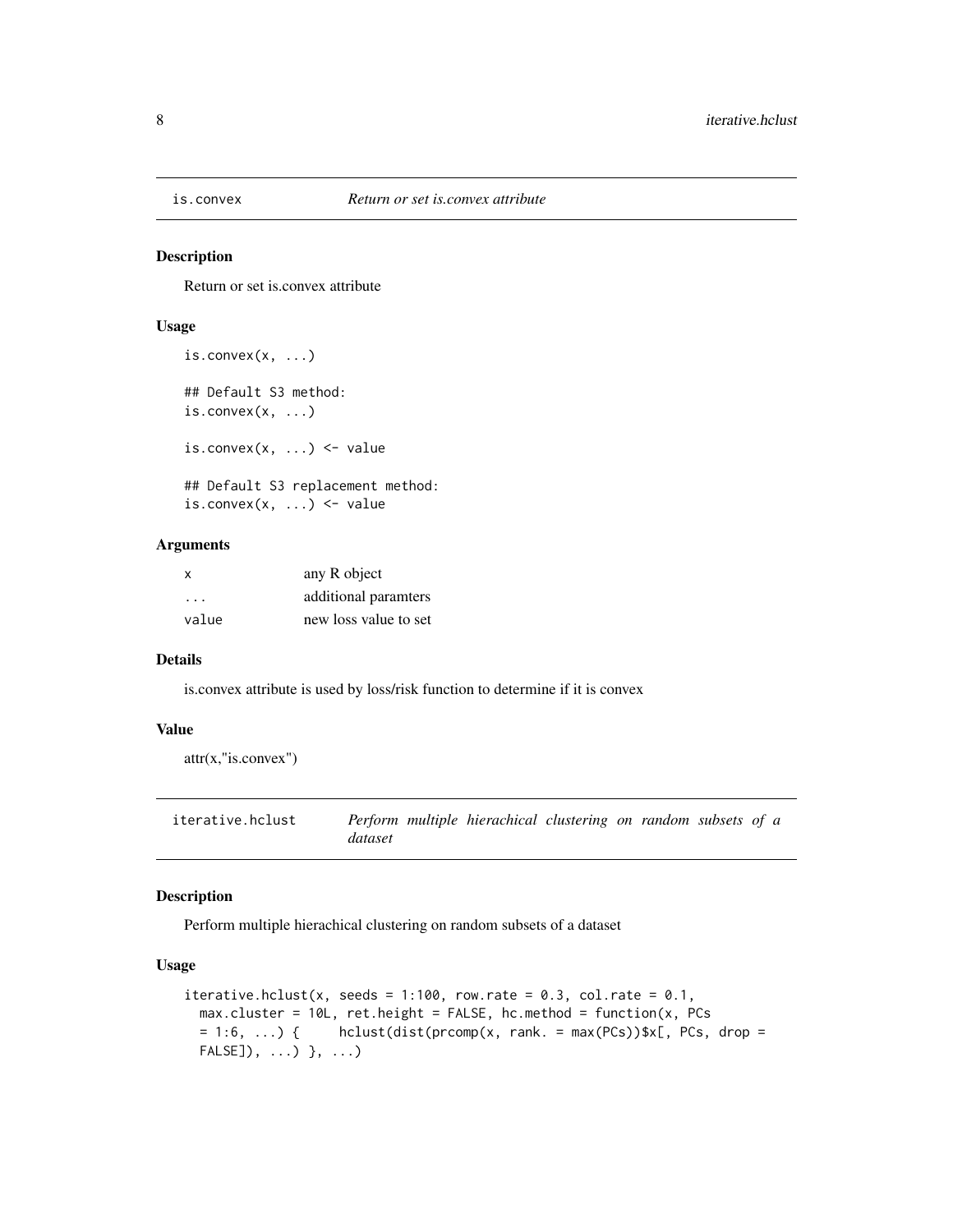# <span id="page-8-0"></span>Arguments

| X                           | the numeric matrix containing the data to cluster (one instance per row)                                                |
|-----------------------------|-------------------------------------------------------------------------------------------------------------------------|
| seeds<br>row.rate, col.rate | a vector of random seed to use.                                                                                         |
|                             | numeric value in $[0,1]$ to specify the proportion of instance (resp. feature) to<br>subset at each random iteration.   |
| max.cluster                 | upper bound on the number of expected cluster (can by $+Inf$ ).                                                         |
| ret.height                  | a logical to specify whether the average merging height should be returned.                                             |
| hc.method                   | a clustering method of arity 1, taking as input a random subset of the input<br>matrix x and returning an helust object |
| $\cdots$                    | additional arguments are passed to the hc.method                                                                        |

# Value

a list of 3 square matrices N,H,K of size nrow(x): N is the number of time each pair of instance as been seen in the random subsets; H is the corresponding sum of heights for the pairs; K is the sum of the number of split possible that still preserve the two samples into the same cluster.

# Author(s)

Julien Prados

linearRegressionLoss *Loss functions to perform a regression*

#### Description

Loss functions to perform a regression

#### Usage

```
lmsRegressionLoss(x, y, loss.weights = 1)
```

```
ladRegressionLoss(x, y, loss.weights = 1)
```

```
quantileRegressionLoss(x, y, q = 0.5, loss.weights = 1)
```

```
epsilonInsensitiveRegressionLoss(x, y, epsilon, loss.weights = 1)
```
# Arguments

| $\mathsf{x}$ | matrix of training instances (one instance by row)                                                                                                            |
|--------------|---------------------------------------------------------------------------------------------------------------------------------------------------------------|
| У            | numeric vector of values representing the training labels for each instance in x                                                                              |
| loss.weights | numeric vector of loss weights to incure for each instance of x. Vector length<br>should match length $(y)$ , but values are cycled if not of identical size. |
| a            | a numeric value in the range $[0-1]$ defining quantile value to consider                                                                                      |
| epsilon      | a numeric value setting tolerance of the epsilon-regression                                                                                                   |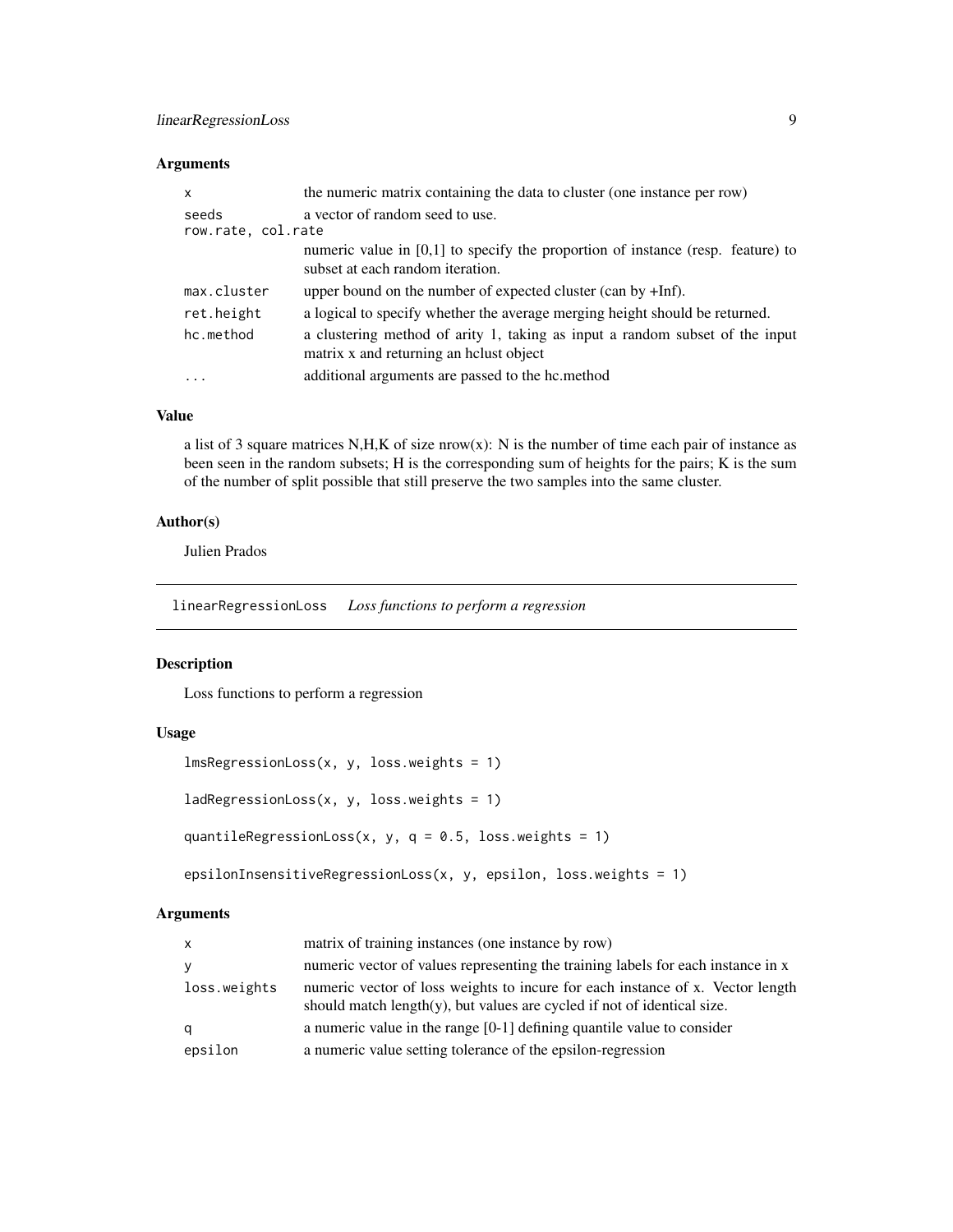<span id="page-9-0"></span>a function taking one argument w and computing the loss value and the gradient at point w

#### Functions

- lmsRegressionLoss: Least Mean Square regression
- ladRegressionLoss: Least Absolute Deviation regression
- quantileRegressionLoss: Quantile Regression
- epsilonInsensitiveRegressionLoss: epsilon-insensitive regression (Vapnik et al. 1997)

#### References

Teo et al. Bundle Methods for Regularized Risk Minimization JMLR 2010

#### See Also

nrbm

#### Examples

```
x <- cbind(intercept=100,data.matrix(iris[1:2]))
y <- iris[[3]]
w <- nrbm(lmsRegressionLoss(x,y))
w <- nrbm(ladRegressionLoss(x,y))
w <- nrbm(quantileRegressionLoss(x,y,q=0.5))
w <- nrbm(epsilonInsensitiveRegressionLoss(x,y,epsilon=1))
```
#### lpSVM *Linearly Programmed SVM*

# Description

Linearly Programmed L1-loss Linear Support Vector Machine with L1 regularization

```
svmLP(x, y, LAMBDA = 1, loss.weights = 1)
## S3 method for class 'svmLP'
predict(object, x, ...)
svmMulticlassLP(x, y, LAMBDA = 1, loss.weights = 1)
## S3 method for class 'svmMLP'
predict(object, x, ...)
```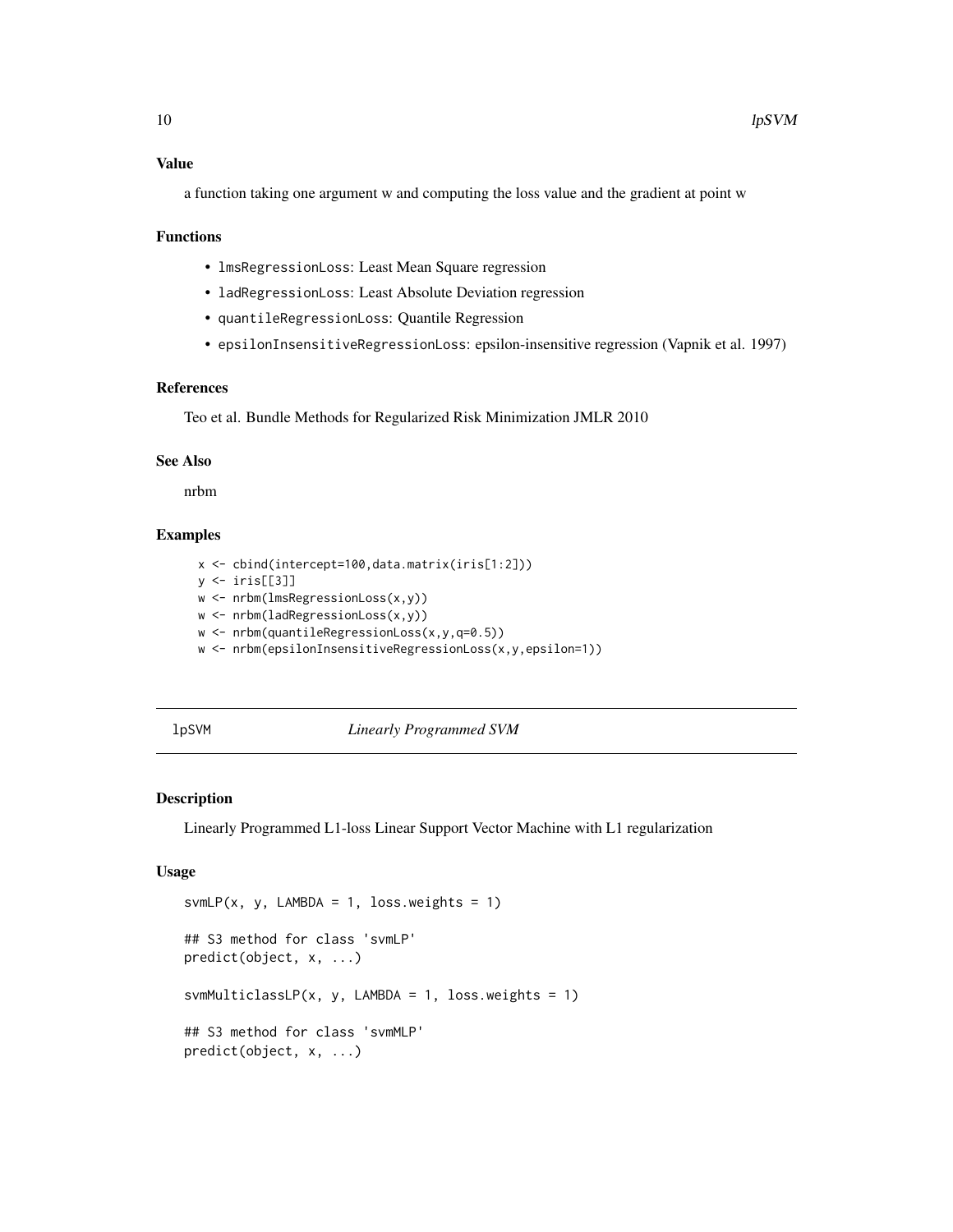#### $l$ pSVM 11

#### Arguments

| $\times$     | a numeric data matrix to predict                                                                                                                             |
|--------------|--------------------------------------------------------------------------------------------------------------------------------------------------------------|
| У            | a response factor for each row of x. It must be a 2 levels factor for symLP, or a<br>$>=$ 2 levels factor for symMulticlassLP                                |
| LAMBDA       | control the regularization strength in the optimization process. This is the value<br>used as coefficient of the regularization term.                        |
| loss.weights | numeric vector of loss weights to incure for each instance of x. Vector length<br>should match $length(y)$ , but values are cycled if not of identical size. |
| object       | an object of class symLP or symMLP                                                                                                                           |
|              | unused, present to satisfy the generic predict() prototype                                                                                                   |

# Details

svmLP solves a linear program implementing a linear SVM with L1 regularization and L1 loss. It solves: min\_w LAMBDA\*|w| + sum\_i(e\_i); s.t.  $y_i$  \* <w.x\_i> >= 1-e\_i; e\_i >= 0 where |w| is the L1-norm of w

svmMulticlassLP solves a linear program implementing multiclass-SVM with L1 regularization and L1 loss. It solves: min\_w LAMBDA\*|w| + sum\_i(e\_i); s.t.  $\langle w.x_i \rangle > - \langle w.x_j \rangle > = 1 - e_i$ ;  $e_i \rangle =$ 0 where |w| is the L1-norm of w

#### Value

the optimized weights matrix, with class svmLP

predict() return predictions for row of x, with an attribute "decision.value"

predict() return predictions for row of x, with an attribute "decision.value"

# Functions

- svmLP: linear programm solving binary-SVM with L1-regularization and L1-norm
- svmMulticlassLP: linear programm solving multiclass-SVM with L1-regularization and L1 norm

#### Author(s)

Julien Prados

# Examples

```
x <- cbind(100,data.matrix(iris[1:4]))
y <- iris$Species
w <- svmMulticlassLP(x,y)
table(predict(w,x),y)
w <- svmLP(x,y=="setosa")
table(predict(w,x),y)
```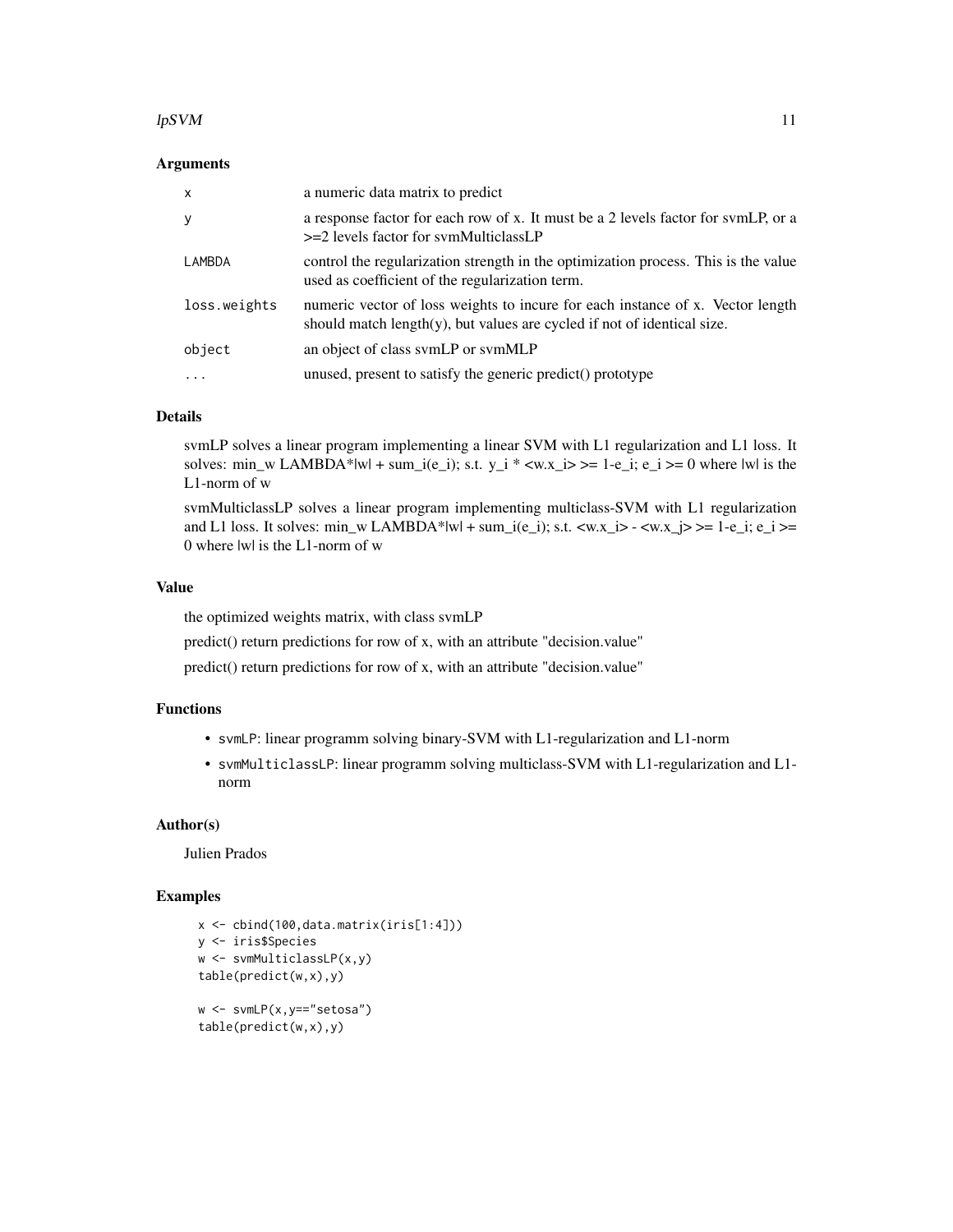<span id="page-11-0"></span>

#### Description

Return or set lvalue attribute

# Usage

```
lvalue(x, \ldots)## Default S3 method:
lvalue(x, \ldots)lvalue(x, ...) \leq value## Default S3 replacement method:
lvalue(x, ...) \leq value
```
# Arguments

| X     | any R object          |
|-------|-----------------------|
| .     | additional paramters  |
| value | new loss value to set |

# Details

lvalue attribute is used by loss/risk function to return the loss value of the function at a given point together with the function gradient

# Value

```
attr(x,"lvalue")
```
mmc *Convenient wrapper function to solve max-margin clustering problem on a dataset*

# Description

Solve max-margin clustering problem with multiple random starting points to avoid being trap by local minima. The random starting points are determined by randomly assigning N0 samples to each cluster and solving for multi-class SVM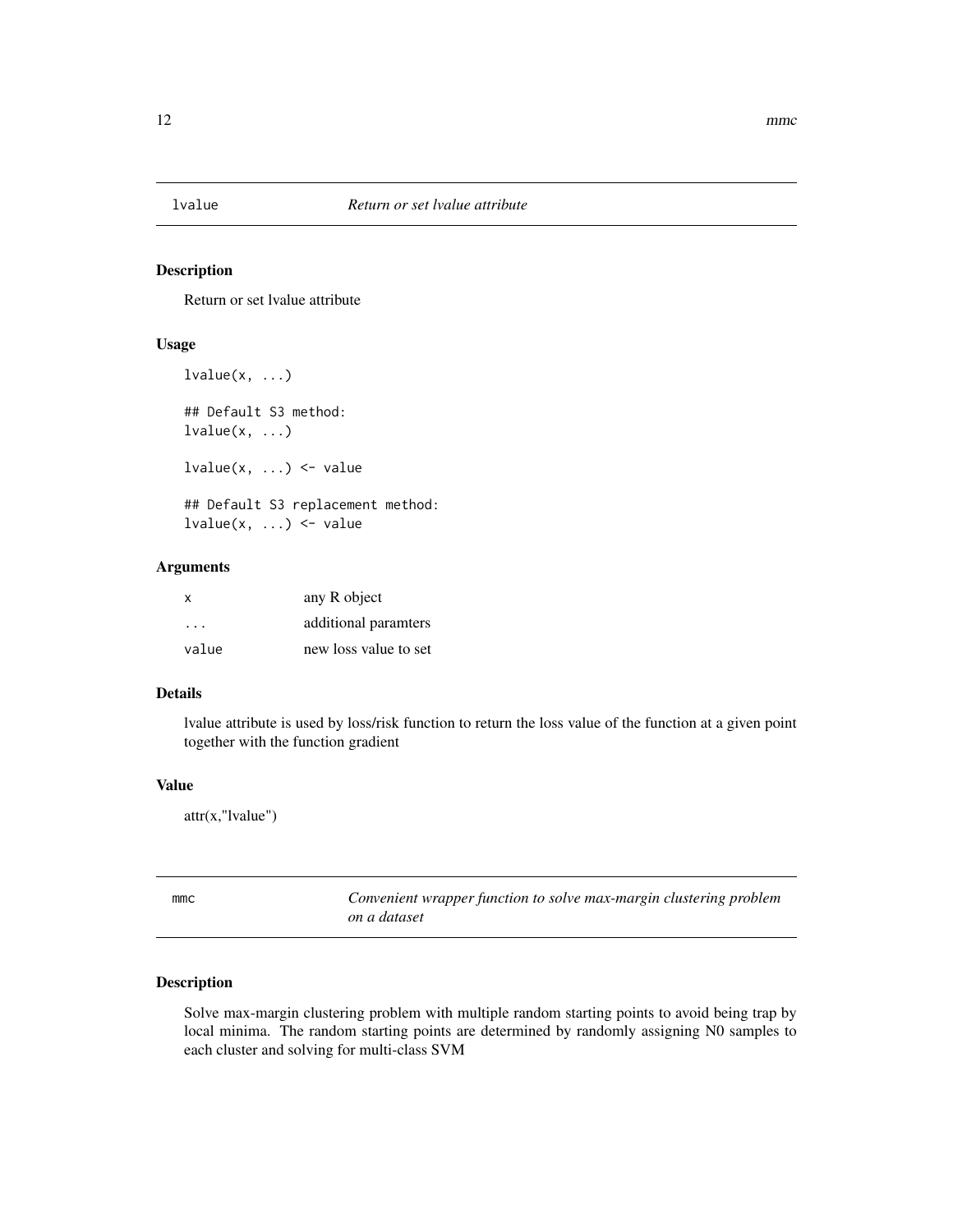mmc  $\sim$  13

# Usage

```
mmc(x, k = 2L, N0 = 2L, LAMBDA = 1, seeds = 1:50,nrbmArgsSym = list(maxCP = 10L, MAX_ITER = 100L),nrbmArgsMmc = list(maxCP = 20L, MAX_ITER = 300L),mc.core = getOption("mc.cores", 1L), ...)
```
# Arguments

| X           | numeric matrix representing the dataset (one sample per row)                                                                                                                                                                                      |
|-------------|---------------------------------------------------------------------------------------------------------------------------------------------------------------------------------------------------------------------------------------------------|
| k           | an integer specifying number of clusters to find                                                                                                                                                                                                  |
| <b>N0</b>   | number of instance to randomly assign per cluster when determining a random<br>starting point. The classification dataset it defines is used to train a multi-class<br>SVM whose solution is used as the starting point of current MMC iteration. |
| LAMBDA      | the complexity parameter for nrbm()                                                                                                                                                                                                               |
| seeds       | the random seeds to use                                                                                                                                                                                                                           |
| nrbmArgsSvm | arguments to nrbm() when solving for multi-class SVM problem                                                                                                                                                                                      |
| nrbmArgsMmc | arguments to nrbm() when solving for max-margin clustering problem                                                                                                                                                                                |
| mc.cores    | number of core to use when running the random iterations in parallel                                                                                                                                                                              |
|             | additional arguments are passed to mmcLoss()                                                                                                                                                                                                      |

# Value

the MMC model matrix

#### Examples

```
# -- Prepare a 2D dataset to cluster with an intercept
x <- cbind(intercept=100,scale(data.matrix(iris[c(1,3)]),center=TRUE,scale=FALSE))
# -- Find max-margin clusters
y <- mmc(x,k=3,LAMBDA=0.001,minClusterSize=10,seeds=5)
table(y,iris$Species)
# -- Plot the dataset and the MMC decision boundaries
gx <- seq(min(x[,2]),max(x[,2]),length=100)
gy <- seq(min(x[,3]),max(x[,3]),length=100)
Y <- outer(gx,gy,function(a,b){predict(y,cbind(100,a,b))})
image(gx,gy,Y,asp=1,main="MMC clustering",xlab=colnames(x)[1],ylab=colnames(x)[2])
points(x[, -1], pch=19+y)
```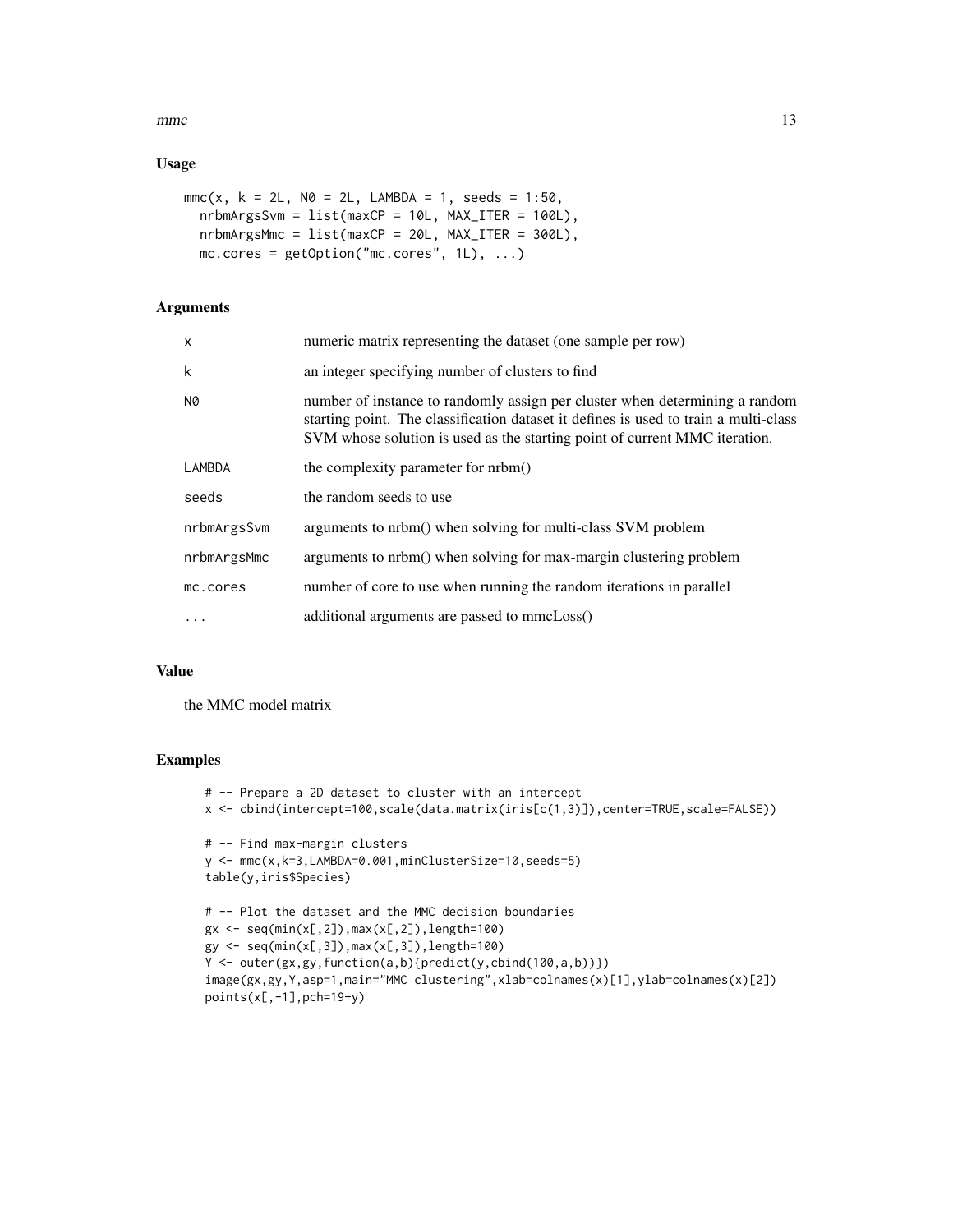<span id="page-13-0"></span>

#### Description

Loss function for max-margin clustering

#### Usage

```
mmcLoss(x, k = 3L, minClusterSize = 1L, groups = matrix(logical(0),nrow(x), 0), minGroupOverlap = matrix(integer(0), k, ncol(groups)),
 weight = 1/nrow(x))
```
#### Arguments

| $\mathsf{x}$    | numeric matrix representing the dataset (one sample per row)                                                                                     |  |
|-----------------|--------------------------------------------------------------------------------------------------------------------------------------------------|--|
| k               | an integer specifying number of clusters to find                                                                                                 |  |
| minClusterSize  | an integer vector specifying the minimum number of sample per cluster. Given<br>values are reclycled if necessary to have one value per cluster. |  |
| groups          | a logical matrix for instance grouping (groups[i,j] TRUE when sample i belong<br>to group $\mathbf{i}$ ).                                        |  |
| minGroupOverlap |                                                                                                                                                  |  |
|                 | an integer matrix specifying the minimum number of instance per cluster for each<br>group.                                                       |  |
| weight          | a weight vector for each instance                                                                                                                |  |

#### Value

the loss function to optimize for max margin clustering of the given dataset

multivariateHingeLoss *The loss function for multivariate hinge loss*

# Description

The loss function for multivariate hinge loss

```
multivariateHingeLoss(x, y, loss.weights = 1)
```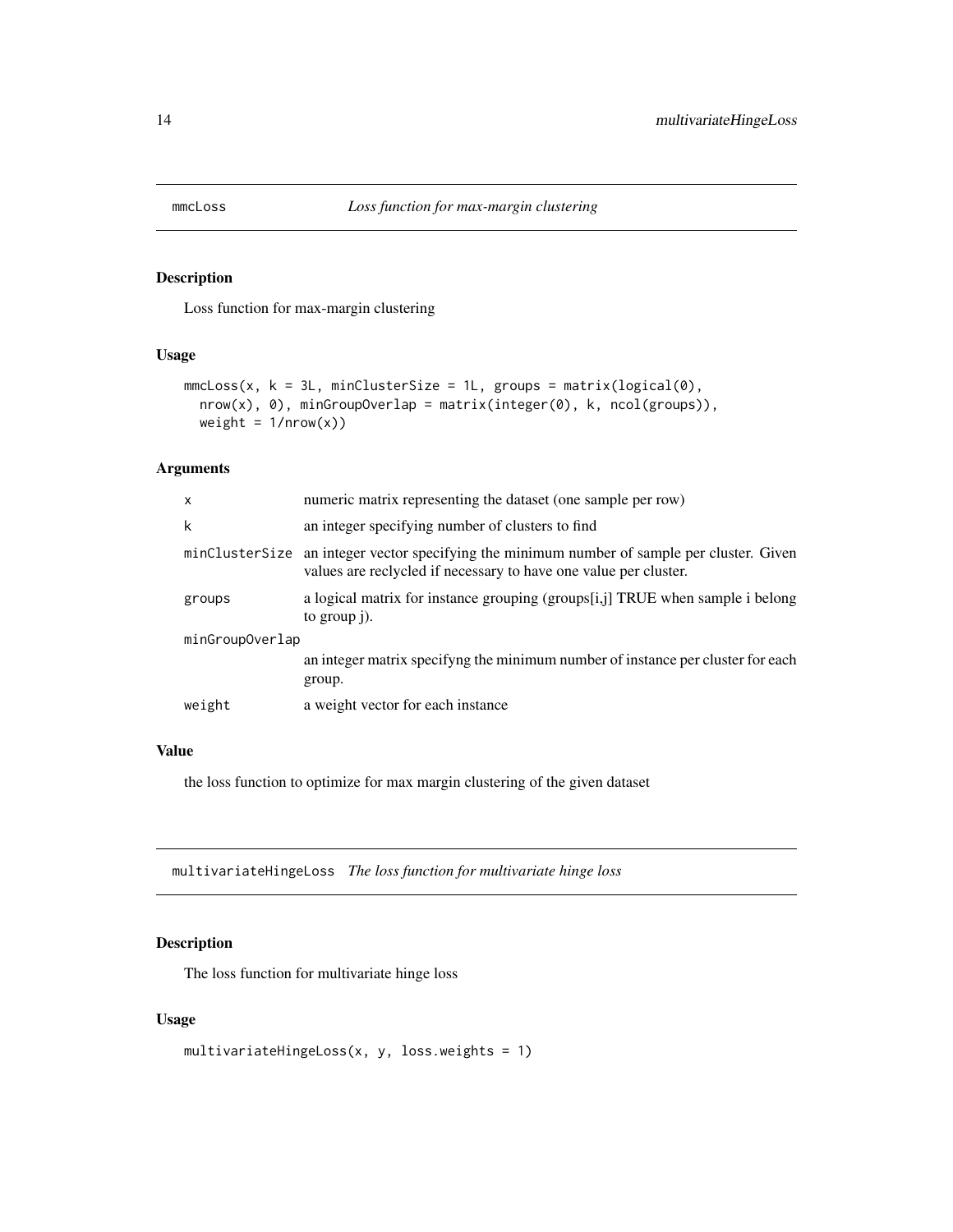#### <span id="page-14-0"></span>nrbm and the contract of the contract of the contract of the contract of the contract of the contract of the contract of the contract of the contract of the contract of the contract of the contract of the contract of the c

#### Arguments

|              | matrix of training instances (one instance by row)                                                                                                         |
|--------------|------------------------------------------------------------------------------------------------------------------------------------------------------------|
| v            | logical matrix of targets: $y(t)$ is the vector of binary labels for $x(t)$ .                                                                              |
| loss.weights | numeric vector of loss weights to incure for each instance of x. Vector length<br>should match $nrow(x)$ , but values are cycled if not of identical size. |

#### Value

a function taking one argument w and computing the loss value and the gradient at point w

# See Also

nrbm

#### Examples

```
x <- cbind(intercept=100,data.matrix(iris[1:4]))
y <- model.matrix(~iris$Species+0)>0
w <- nrbm(multivariateHingeLoss(x,y),LAMBDA=1)
table(y,predict(w,x)>0,col(y))
table(
  do.call(paste0,as.data.frame(y+0)),
  do.call(paste0,as.data.frame((predict(w,x)>0)+0))
)
```
<span id="page-14-1"></span>nrbm *Convex and non-convex risk minimization with L2 regularization and limited memory*

#### Description

Use algorithm of Do and Artieres, JMLR 2012 to find w minimizing:  $f(w) = 0.5 * LAMBDA * l2norm(w)$ + riskFun(w) where riskFun is either a convex or a non-convex risk function.

```
nrbm(riskFun, LAMBDA = 1, MAX_ITER = 1000L, EPSILON_TOL = 0.01,w0 = 0, maxCP = 50L, convexRisk = is.convex(riskFun),
 LowRankQP.method = "LU", line.search = !convexRisk)
nrbmL1(riskFun, LAMBDA = 1, MAX_ITER = 300L, EPSILON_TOL = 0.01,
 w0 = 0, maxCP = +Inf, line.search = FALSE)
```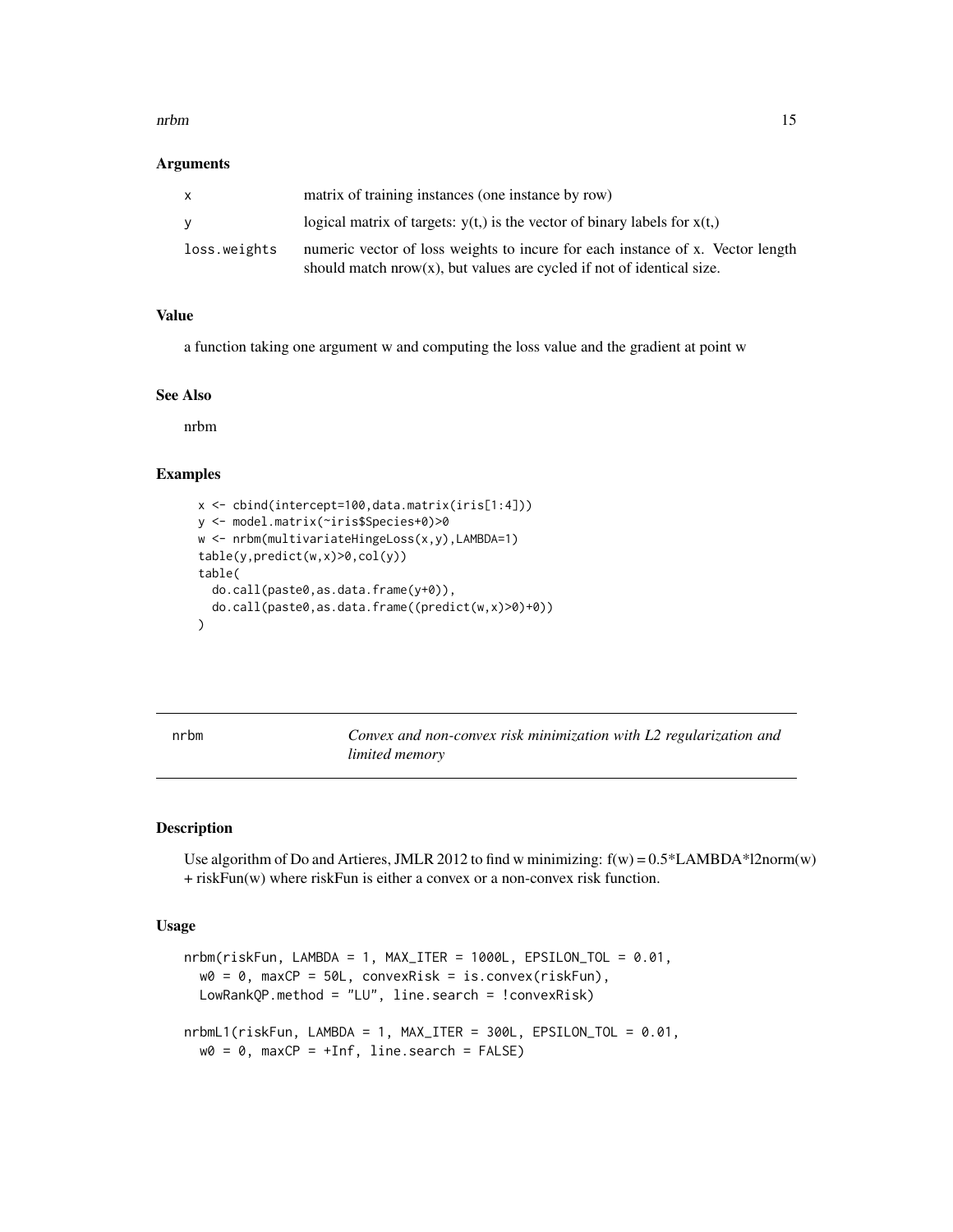# Arguments

| riskFun          | the risk function to use in the optimization (e.g.: hingeLoss, softMarginVector-<br>Loss). The function must evaluate the loss value and its gradient for a given<br>point vector (w). The function must return the given point vector w, with at-<br>tributes "Ivalue" and "gradient" set. |  |
|------------------|---------------------------------------------------------------------------------------------------------------------------------------------------------------------------------------------------------------------------------------------------------------------------------------------|--|
| LAMBDA           | control the regularization strength in the optimization process. This is the value<br>used as coefficient of the regularization term.                                                                                                                                                       |  |
| MAX_ITER         | the maximum number of iteration to perform. The function stop with a warning<br>message if the number of iteration exceed this value                                                                                                                                                        |  |
| EPSILON_TOL      | a numeric value between 0 and 1 controling stoping criteria: the optimization<br>end when the ratio between the optimization gap and the objective value is below<br>this threshold                                                                                                         |  |
| w0               | initial weight vector where optimization start                                                                                                                                                                                                                                              |  |
| maxCP            | mximal number of cutting plane to use to limit memory footprint                                                                                                                                                                                                                             |  |
| convexRisk       | a length 1 logical telling if the risk function risk Fun is convex. If TRUE, use<br>CRBM algorithm; if FALSE use NRBM algorithm from Do and Artieres, JMLR<br>2012                                                                                                                          |  |
| LowRankQP.method |                                                                                                                                                                                                                                                                                             |  |
|                  | a single character value defining the method used by LowRankQP (should be<br>either "LU" or "CHOL")                                                                                                                                                                                         |  |
| line.search      | a logical, when TRUE use line search to speed up convergence                                                                                                                                                                                                                                |  |
|                  |                                                                                                                                                                                                                                                                                             |  |

# Value

the optimal weight vector (w)

# Functions

- nrbm: original L2-regularized version of nrbm
- nrbmL1: L1-regularized version of nrbm that can only handle convex risk

# References

Do and Artieres Regularized Bundle Methods for Convex and Non-Convex Risks JMLR 2012

# Examples

```
# -- Create a 2D dataset with the first 2 features of iris, with binary labels
x <- data.matrix(iris[1:2])
# -- Add a constant dimension to the dataset to learn the intercept
x \leftarrow \text{cbind}(\text{intercept=1000}, x)# -- train scalar prediction models with maxMarginLoss and fbetaLoss
models <- list(
 svm_L1 = nrbmL1(hingeLoss(x,iris$Species=="setosa"),LAMBDA=1),
 svm_L2 = nrbm(hingeLoss(x,iris$Species=="setosa"),LAMBDA=1),
```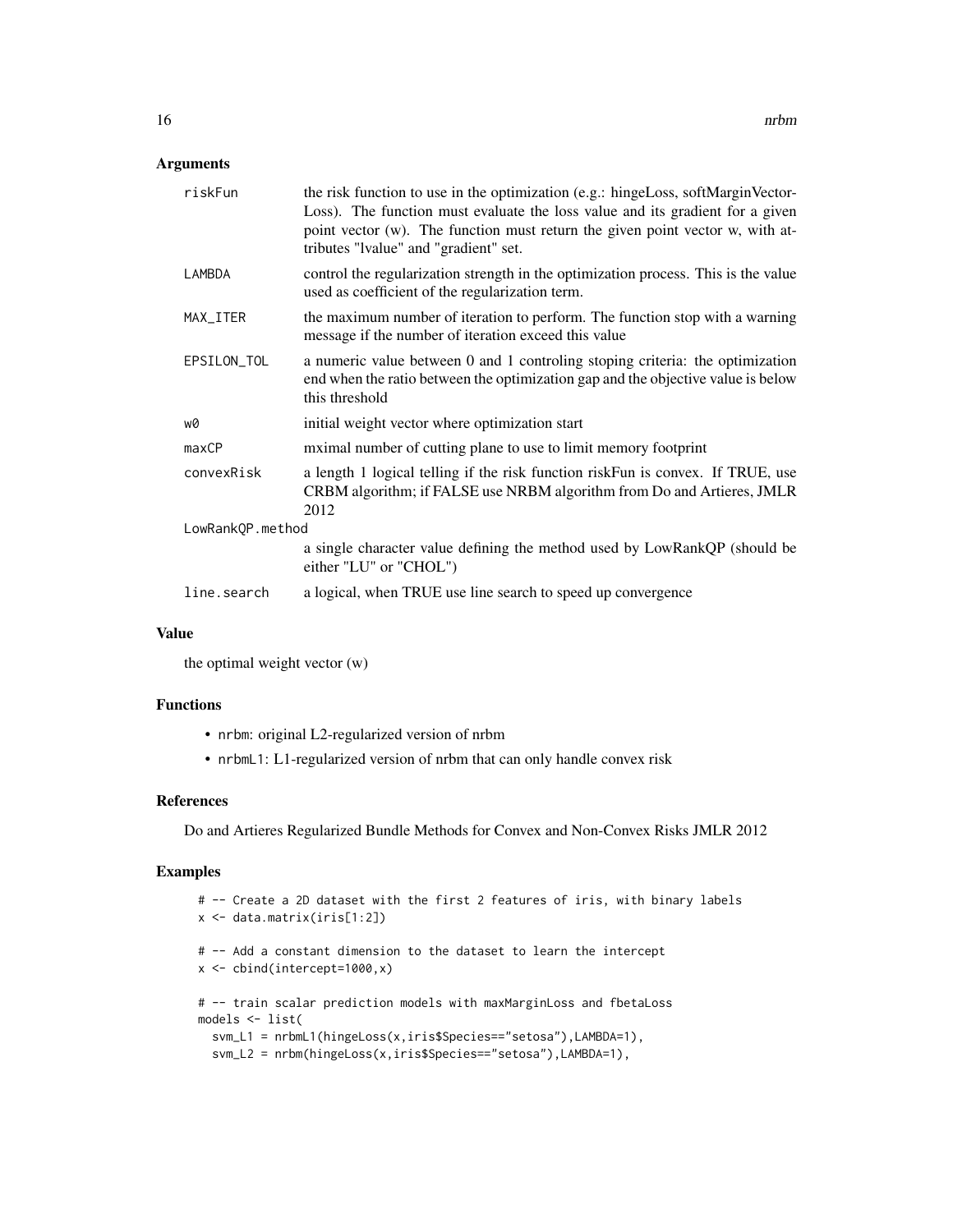```
f1_L1 = nrbmL1(fbetaLoss(x,iris$Species=="setosa"),LAMBDA=1),
  tsum_L2 = nrbm(hingeLoss(x,ifelse(iris$Species=="versicolor",NA,iris$Species=="setosa")),
                 LAMBDA=1)
\mathcal{L}# -- Plot the dataset and the predictions
plot(x[,-1],pch=ifelse(iris$Species=="setosa",1,2),main="dataset & hyperplanes")
legend('bottomright',legend=names(models),col=seq_along(models),lty=1,cex=0.75,lwd=3)
for(i in seq_along(models)) {
 w \leftarrow models[[i]]
  if (w[3]!=0) abline(-w[1]*1000/w[3],-w[2]/w[3],col=i,lwd=3)
}
# -- fit a least absolute deviation linear model on a synthetic dataset
# -- containing 196 meaningful features and 4 noisy features. Then
# -- check if the model has detected the noise
set.seed(123)
X <- matrix(rnorm(4000*200), 4000, 200)
beta <- c(rep(1,ncol(X)-4),0,0,0,0)
Y <- X%*%beta + rnorm(nrow(X))
w <- nrbm(ladRegressionLoss(X/100,Y/100),maxCP=50)
barplot(as.vector(w))
```

| ontologyLoss | <b>Ontology Loss Function</b> |
|--------------|-------------------------------|
|              |                               |

#### Description

Ontology loss function may be used when the class labels are organized has an ontology structure

#### Usage

```
ontologyLoss(x, y, l = 1 - table(seq_along(y), y),
 dag = diag(nlevels(y)))
```
#### Arguments

| $\mathsf{x}$ | instance matrix, where $x(t)$ defines the features of instance t                                                                                                   |
|--------------|--------------------------------------------------------------------------------------------------------------------------------------------------------------------|
| y            | target vector where $y(t)$ is an integer encoding target of $x(t)$ .                                                                                               |
|              | loss matrix. $l(t,p(t))$ must be the loss for predicting target $p(t)$ instead of $y(t)$ for<br>instance t. By default, the parameter is set to a 0/1 loss matrix. |
| dag          | a numeric matrix defining the path in the Direct Acyclic Graph (DAG) to each<br>class label                                                                        |

#### Value

a function taking one argument w and computing the loss value and the gradient at point w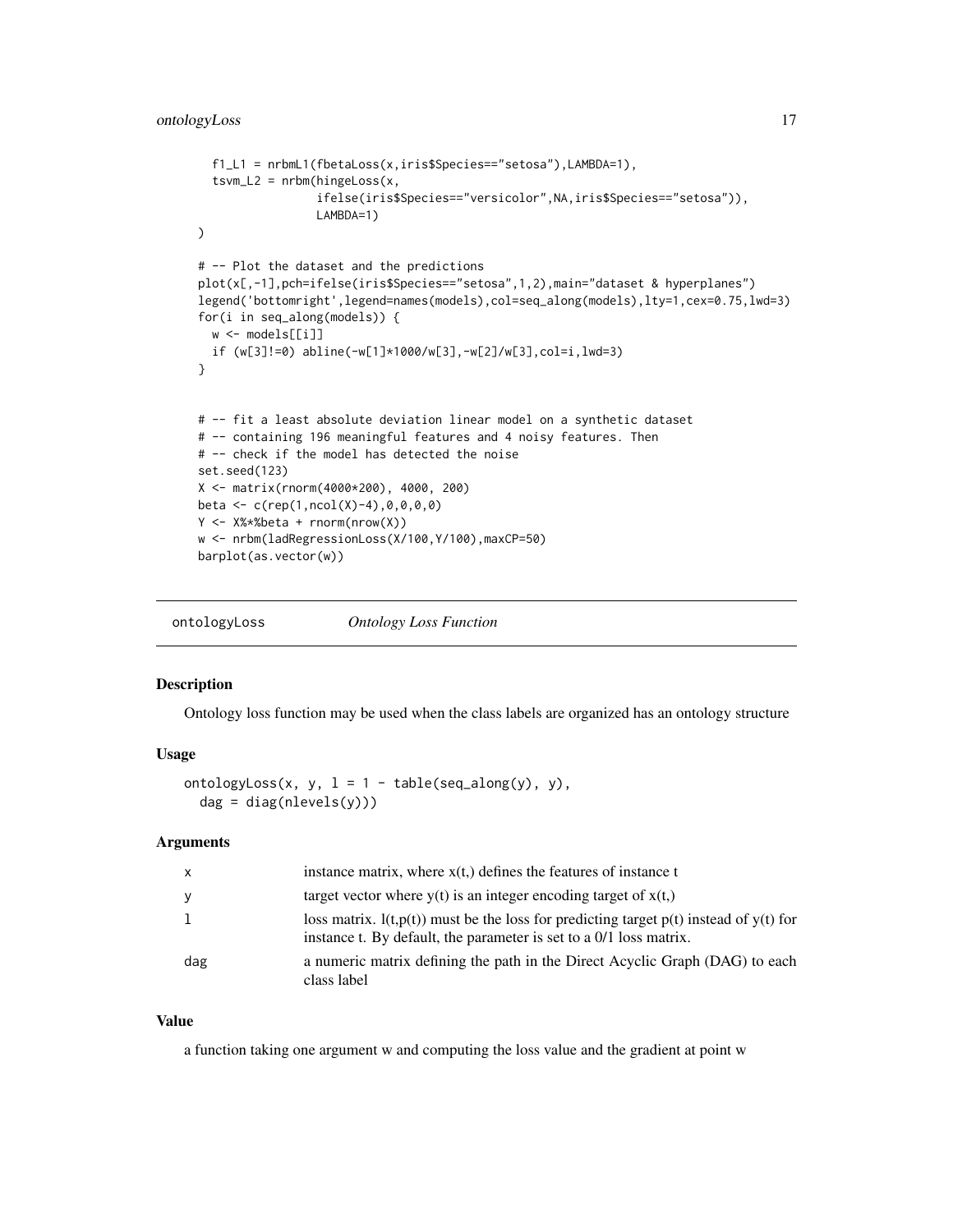# <span id="page-17-0"></span>References

Teo et al. A Scalable Modular Convex Solver for Regularized Risk Minimization. KDD 2007

#### Examples

```
# -- Load the data
x <- cbind(intercept=100,data.matrix(iris[1:4]))
dag <- matrix(nrow=nlevels(iris$Species),byrow=TRUE,dimnames=list(levels(iris$Species)),c(
    1,0,0,0,
    0,1,1,0,
    0,1,0,1
))
w <- nrbm(ontologyLoss(x,iris$Species,dag=dag))
table(predict(w,x),iris$Species)
```
ordinalRegressionLoss *The loss function for ordinal regression*

# Description

The loss function for ordinal regression

# Usage

```
ordinalRegressionLoss(x, y, C = "0/1", impl = c("loglin", "quadratic"))
```
#### Arguments

| $\mathsf{x}$ | matrix of training instances (one instance by row)                                                                   |
|--------------|----------------------------------------------------------------------------------------------------------------------|
| y            | integer vector of positive values $(\geq=1)$ representing the training labels for each<br>instance in x              |
| C.           | the cost matrix to use, $C[i,j]$ being the cost for predicting label i instead of label                              |
| impl         | either the string "loglin" or "quadratic", that define the implementation to use<br>for the computation of the loss. |

# Value

a function taking one argument w and computing the loss value and the gradient at point w

#### References

Teo et al. Bundle Methods for Regularized Risk Minimization JMLR 2010

#### See Also

nrbm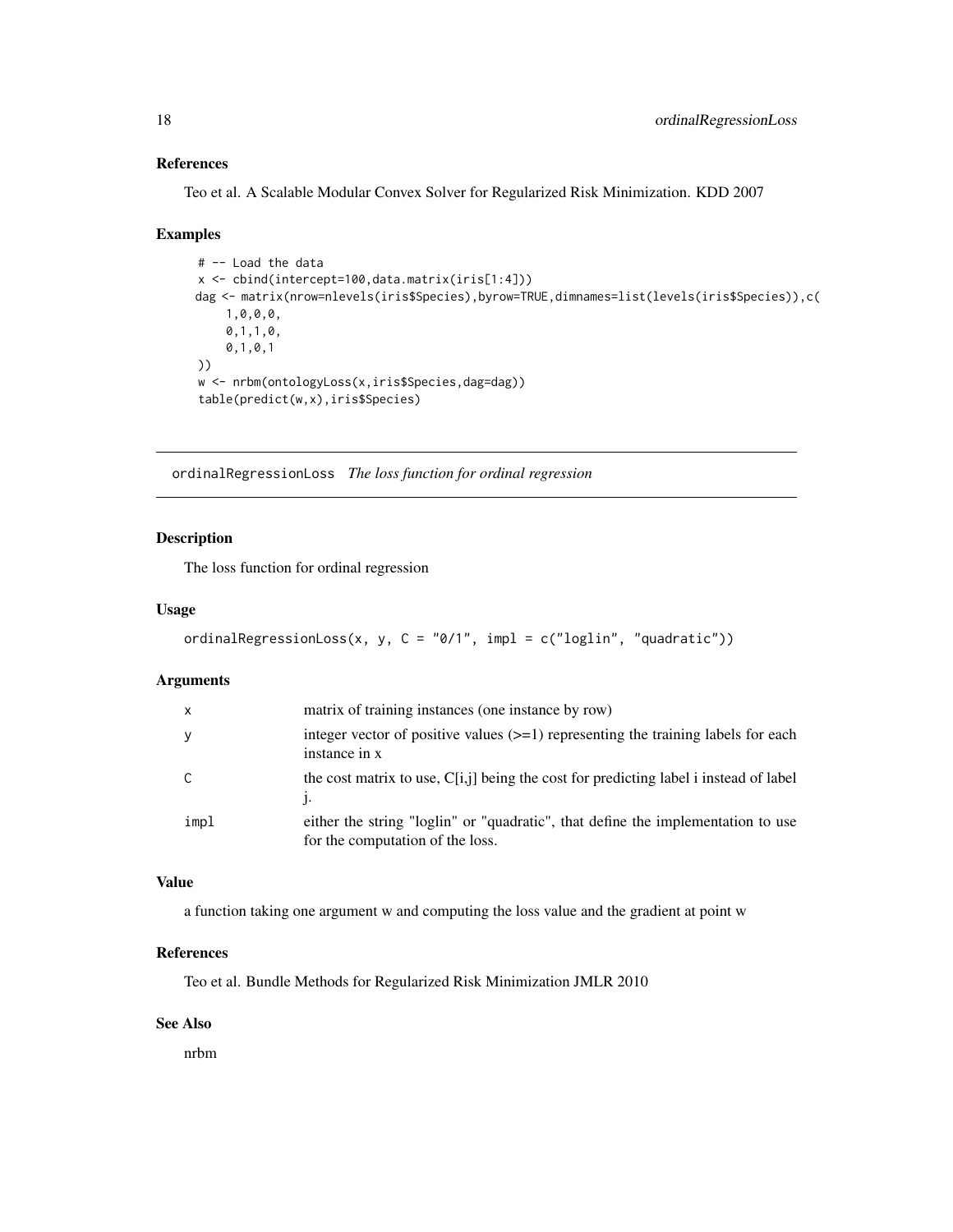# <span id="page-18-0"></span>predict.mmc 19

#### Examples

```
# -- Load the data
x \leftarrow \text{data_matrix}(iris[1:4])y <- as.integer(iris$Species)
# -- Train the model
w <- nrbm(ordinalRegressionLoss(x,y),LAMBDA=0.001,EPSILON_TOL=0.0001)
w2 <- nrbm(ordinalRegressionLoss(x,y,impl="quadratic"),LAMBDA=0.001,EPSILON_TOL=0.0001)
# -- plot predictions
f \le -x \frac{9}{2} \times \frac{9}{2} w
f2 <- x %*% w2
layout(1:2)
plot(y,f)
plot(f,f2,main="compare predictions of quadratic and loglin implementations")
# -- Compute accuracy
ij <- expand.grid(i=seq(nrow(x)),j=seq(nrow(x)))
n <- tapply(f[ij$i] - f[ij$j]>0,list(y[ij$i],y[ij$j]),sum)
N <- table(y[ij$i],y[ij$j])
print(n/N)
```
predict.mmc *Predict class of new instances according to a mmc model*

# Description

Predict class of new instances according to a mmc model

#### Usage

```
## S3 method for class 'mmc'
predict(object, x, ...)
```
#### Arguments

| object                  | a mmc object                                                                                                    |
|-------------------------|-----------------------------------------------------------------------------------------------------------------|
| $\mathsf{x}$            | a matrix similar to the dataset used, <i>i.e.</i> where rows are instances for which class<br>must be predicted |
| $\cdot$ $\cdot$ $\cdot$ | unused, present to satisfy the generic predict() prototype                                                      |

# Value

a integer vector whose length match  $nrow(x)$  and containing the predicted class for each of the given instances.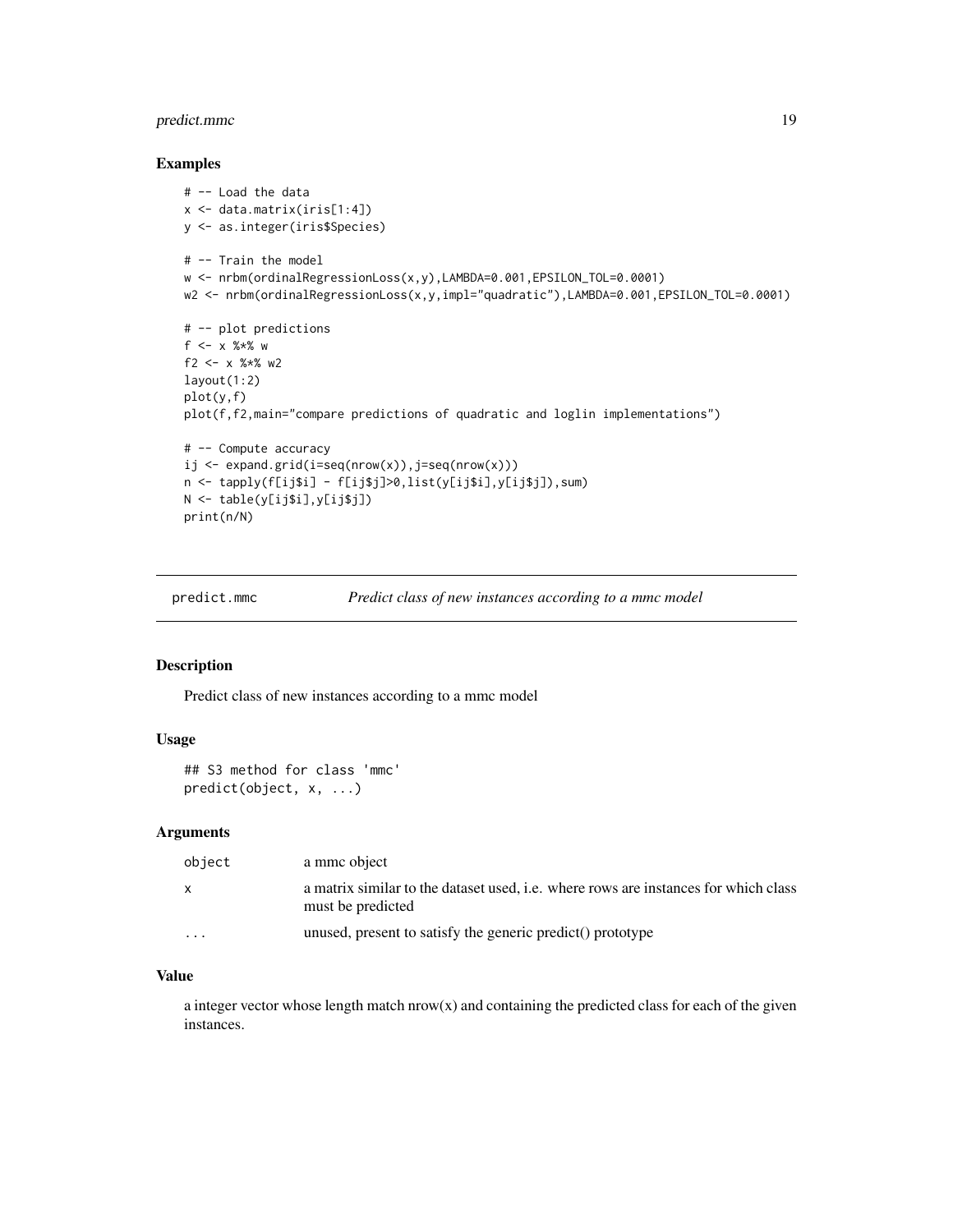<span id="page-19-0"></span>

# Description

The loss function for Preference loss

#### Usage

preferenceLoss(x, P)

#### Arguments

|   | matrix of training instances (one instance by row)                                 |
|---|------------------------------------------------------------------------------------|
| D | a data.frame with 3 fields (i,j,cost) that specify the cost for prefering sample j |
|   | over sample i.                                                                     |

# Value

a function taking one argument w and computing the loss value and the gradient at point w

#### References

Teo et al. Bundle Methods for Regularized Risk Minimization JMLR 2010

# See Also

nrbm

# Examples

```
x <- data.matrix(iris[1:4])
P <- expand.grid(i=which(iris$Species=="virginica"),j=which(iris$Species!="virginica"))
w <- nrbm(preferenceLoss(x,P),LAMBDA=0.001,EPSILON_TOL=0.0001)
```
print.roc.stat *Generic method overlad to print object of class roc.stat*

# Description

Generic method overlad to print object of class roc.stat

```
## S3 method for class 'roc.stat'
print(x, \ldots)
```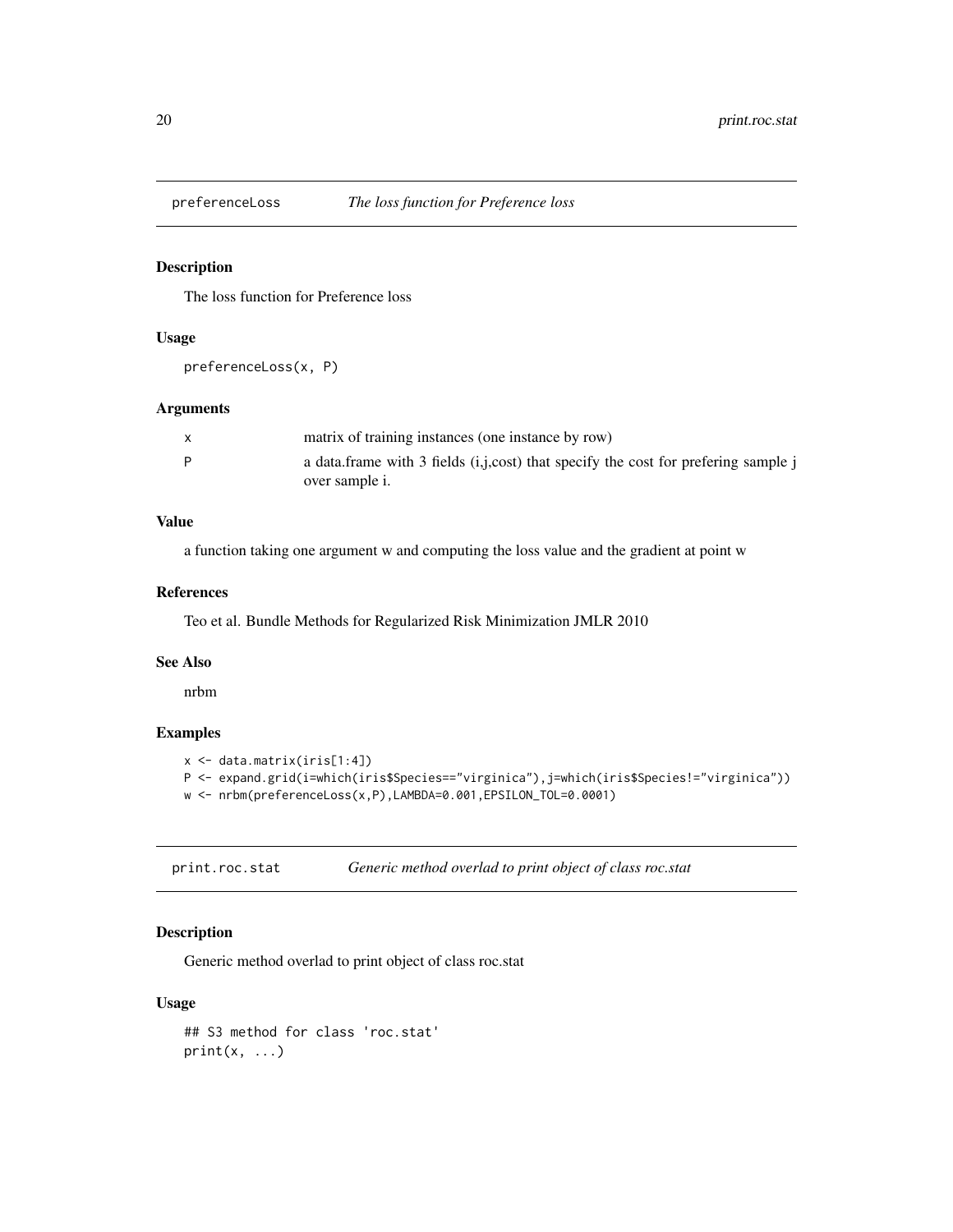#### <span id="page-20-0"></span>Arguments

|          | a roc.stat object return by the function roc.stat |
|----------|---------------------------------------------------|
| $\cdots$ | additional parameters                             |

rank.linear.weights *Rank linear weight of a linear model*

#### Description

Rank linear weight of a linear model

#### Usage

rank.linear.weights(w)

#### Arguments

w a numeric vector of linear weights

#### Value

a data.frame with a rank for each feature as well as z-score, p-value, and false discovery rate.

roc.stat *Compute statistics for ROC curve plotting*

# Description

Compute statistics for ROC curve plotting

# Usage

roc.stat(f, y)

# Arguments

| decision value for each instance     |
|--------------------------------------|
| a logical that specify binary labels |

# Value

a data.frame() that compute for each threshold value 'f' roc curve statistics: TP, FP, TN, FN, FPR, TPR, sensitivity, specificity, precision, recall, accuracy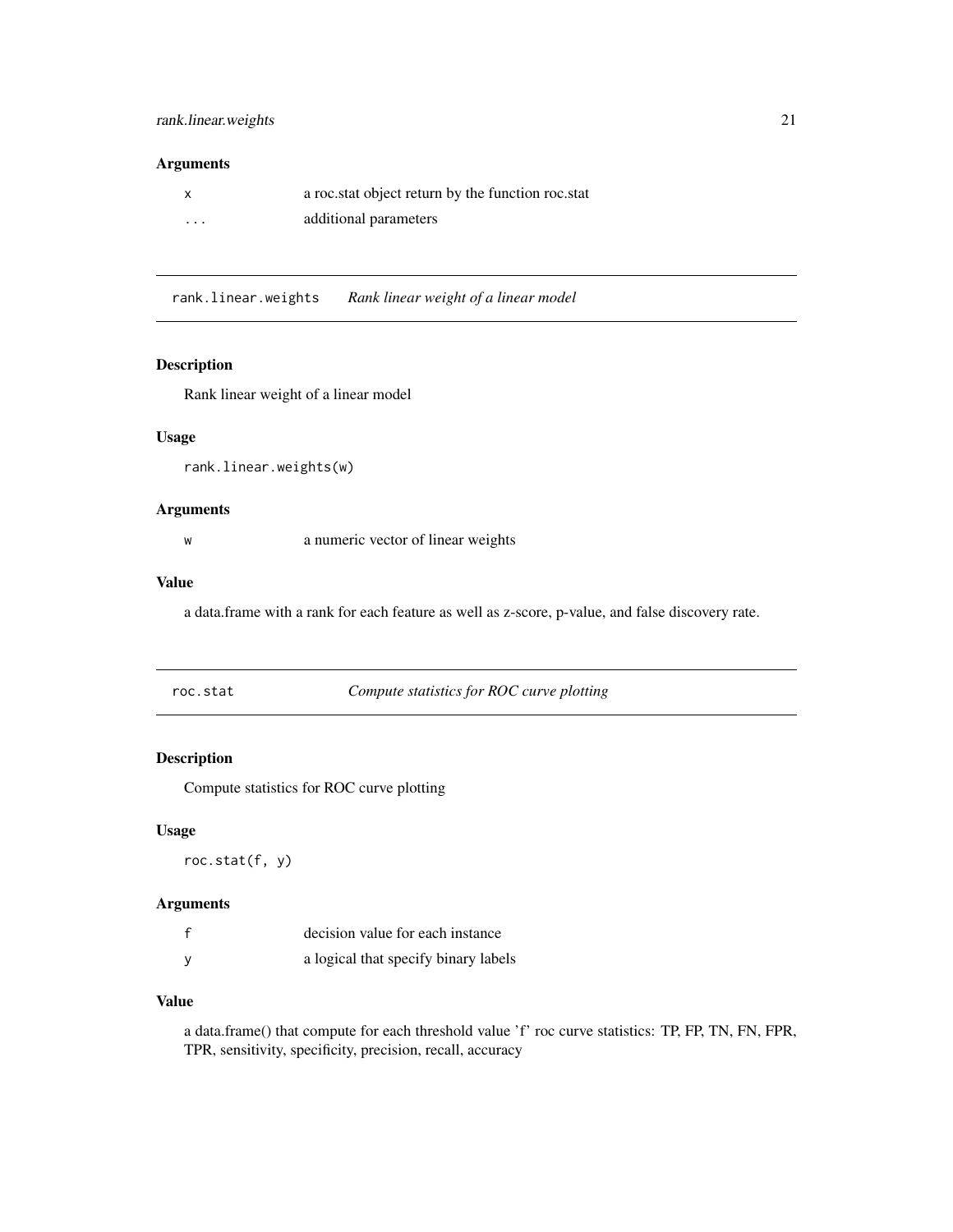#### Author(s)

Julien Prados, adapted from Bob Horton code

# Examples

```
x <- cbind(data.matrix(iris[1:4]))
w <- nrbmL1(rocLoss(x,iris$Species=="versicolor"),LAMBDA=0.01)
plot(roc.stat(x %*% w,iris$Species=="versicolor"))
lines(roc.stat(-x[,2],iris$Species=="versicolor"),col="blue")
```
rowmean *Columun means of a matrix based on a grouping variable*

# Description

Similar to rowsum, but for mean values.

#### Usage

rowmean(x, group, ...)

#### Arguments

| x       | a matrix                                    |
|---------|---------------------------------------------|
| group   | a factor with one element per row of x      |
| $\cdot$ | additional arguments are passed to rowsum() |

# Value

a matrix containing the means, with one row per level of group.

softMarginVectorLoss *Soft Margin Vector Loss function for multiclass SVM*

#### Description

Soft Margin Vector Loss function for multiclass SVM

```
softMarginVectorLoss(x, y, 1 = 1 - table(seq_along(y), y))
```
<span id="page-21-0"></span>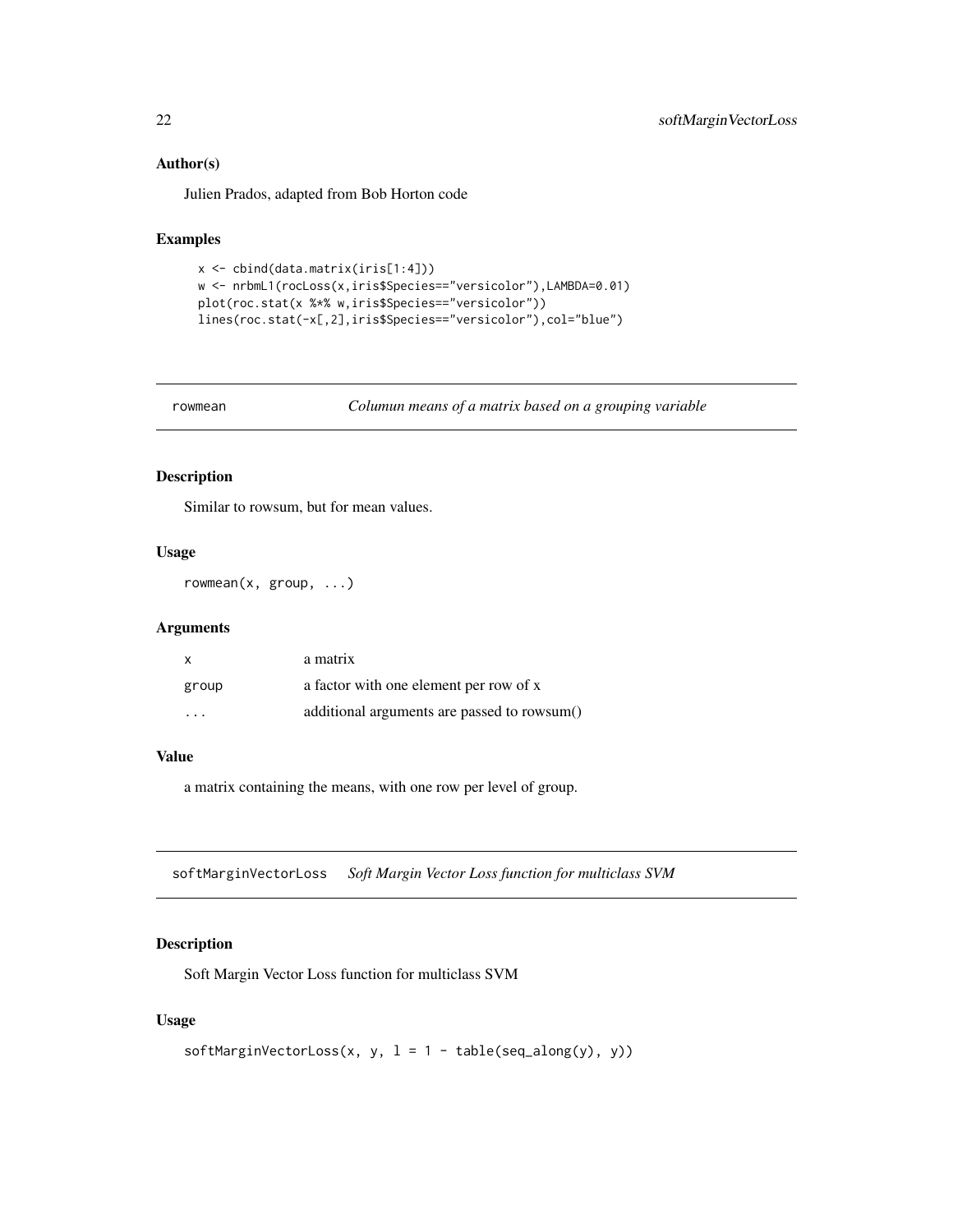#### <span id="page-22-0"></span>softmaxLoss 23

#### Arguments

| $\mathsf{x}$ | instance matrix, where $x(t)$ defines the features of instance t                                                                                                                                                       |
|--------------|------------------------------------------------------------------------------------------------------------------------------------------------------------------------------------------------------------------------|
| $\mathbf{y}$ | target vector where $y(t)$ is an integer encoding target of $x(t)$ . If it contains NAs,<br>the return function is a non-convex loss for transductive multiclass-SVM.                                                  |
| 1            | loss matrix. $l(t,p(t))$ must be the loss for predicting target $p(t)$ instead of $y(t)$ for<br>instance t. By default, the parameter is set to character value "0/1" so that the<br>loss is set to a 0/1 loss matrix. |

### Value

a function taking one argument w and computing the loss value and the gradient at point w

#### References

Teo et al. A Scalable Modular Convex Solver for Regularized Risk Minimization. KDD 2007

# Examples

```
# -- Build a 2D dataset from iris, and add an intercept
x <- cbind(intercept=100,data.matrix(iris[c(1,2)]))
y <- iris$Species
# -- build the multiclass SVM model
w <- nrbm(softMarginVectorLoss(x,y))
table(predict(w,x),y)
# -- Plot the dataset, the decision boundaries, the convergence curve, and the predictions
gx \leftarrow seq(min(x[,2]), max(x[,2]), length=200) # positions of the probes on x-axis
gy <- seq(min(x[,3]),max(x[,3]),length=200) # positions of the probes on y-axis
Y <- outer(gx,gy,function(a,b) {predict(w,cbind(100,a,b))})
image(gx,gy,unclass(Y),asp=1,main="dataset & decision boundaries",
      xlab=colnames(x)[2],ylab=colnames(x)[3])
points(x[,-1],pch=19+as.integer(y))
```
softmaxLoss *softmax Loss Function*

# Description

softmax loss function may be used to predict probability distributions

```
softmaxLoss(x, y, loss.weights = 1)
```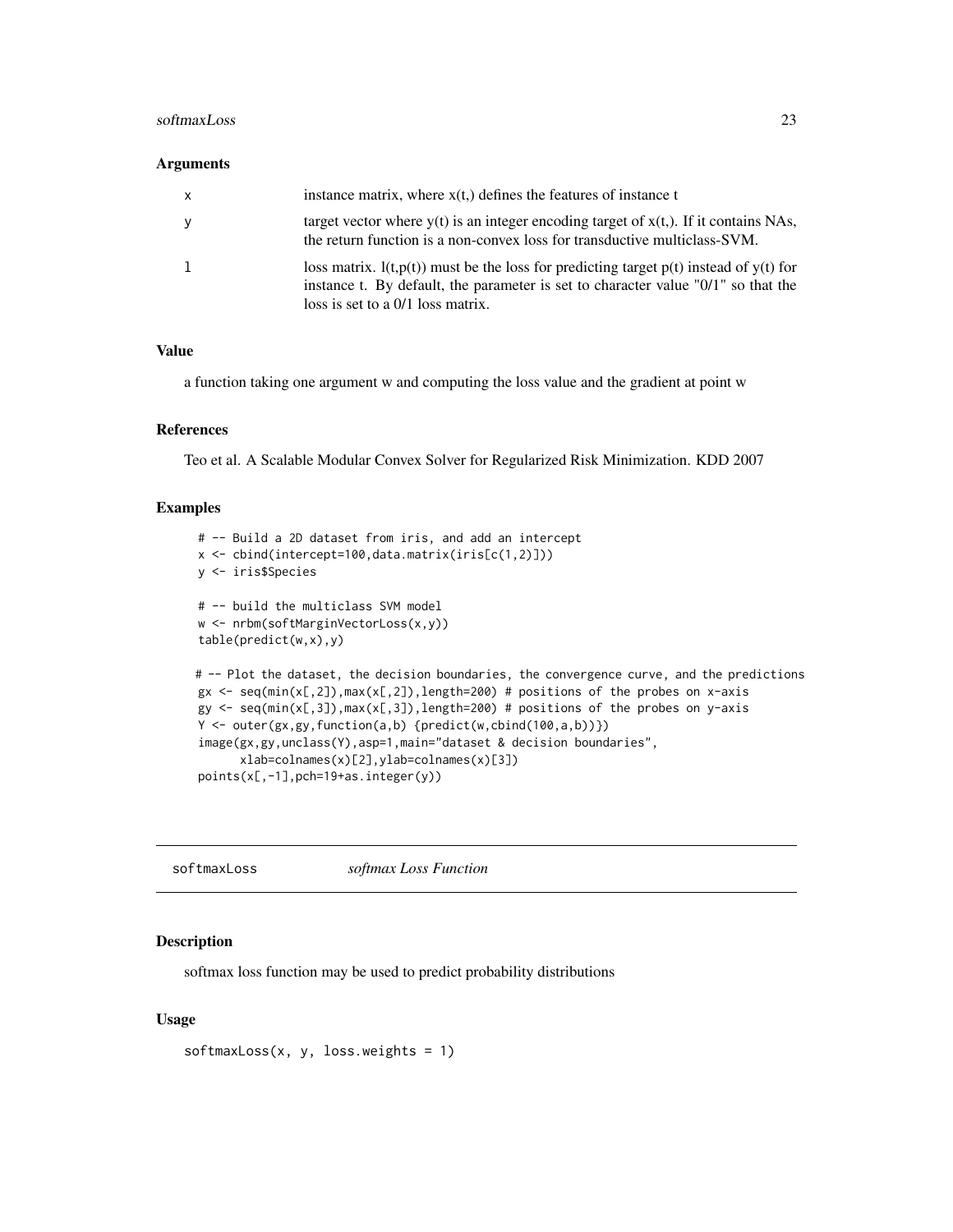#### <span id="page-23-0"></span>Arguments

| X            | instance matrix, where $x(t)$ defines the features of instance t                                                                                             |
|--------------|--------------------------------------------------------------------------------------------------------------------------------------------------------------|
| V            | target matrix where $y(t)$ is a probability distribution that should sum to 1                                                                                |
| loss.weights | numeric vector of loss weights to incure for each instance of x. Vector length<br>should match $nrow(y)$ , but values are recycled if not of identical size. |

# Value

a function taking one argument w and computing the loss value and the gradient at point w

### References

Teo et al. Bundle Methods for Regularized Risk Minimization JMLR 2010

# Examples

```
# -- Load the data
x <- cbind(intercept=100,data.matrix(iris[1:4]))
y <- model.matrix(~iris$Species+0)
w <- nrbm(softmaxLoss(x,y))
P \leftarrow predict(w, x)table(max.col(P),iris$Species)
```
wolfe.linesearch *Wolfe Line Search*

# Description

Implements Wolfe Line Search algorithm. The code is inspired from Matlab code of Do and Artiere, but not tested. The function is not used yet, but might be used later to speed up bmrm/nrbm convergence.

#### Usage

```
wolfe.linesearch(f, x0, s0, ..., a1 = 0.5, amax = 1.1, c1 = 1e-04,
  c2 = 0.9, maxiter = 5L, f.adjust = identity)
```
# Arguments

|          | a function to minimize. It must accept as first argument a numeric vector repre-<br>senting the optimization point and return a numeric value, with gradient attribute<br>setted |
|----------|----------------------------------------------------------------------------------------------------------------------------------------------------------------------------------|
| x0       | initial search point                                                                                                                                                             |
| s0       | direction of the search from $x0$                                                                                                                                                |
| $\ddots$ | additional parameters passed to $f()$                                                                                                                                            |
| a1       | first step coefficient guess                                                                                                                                                     |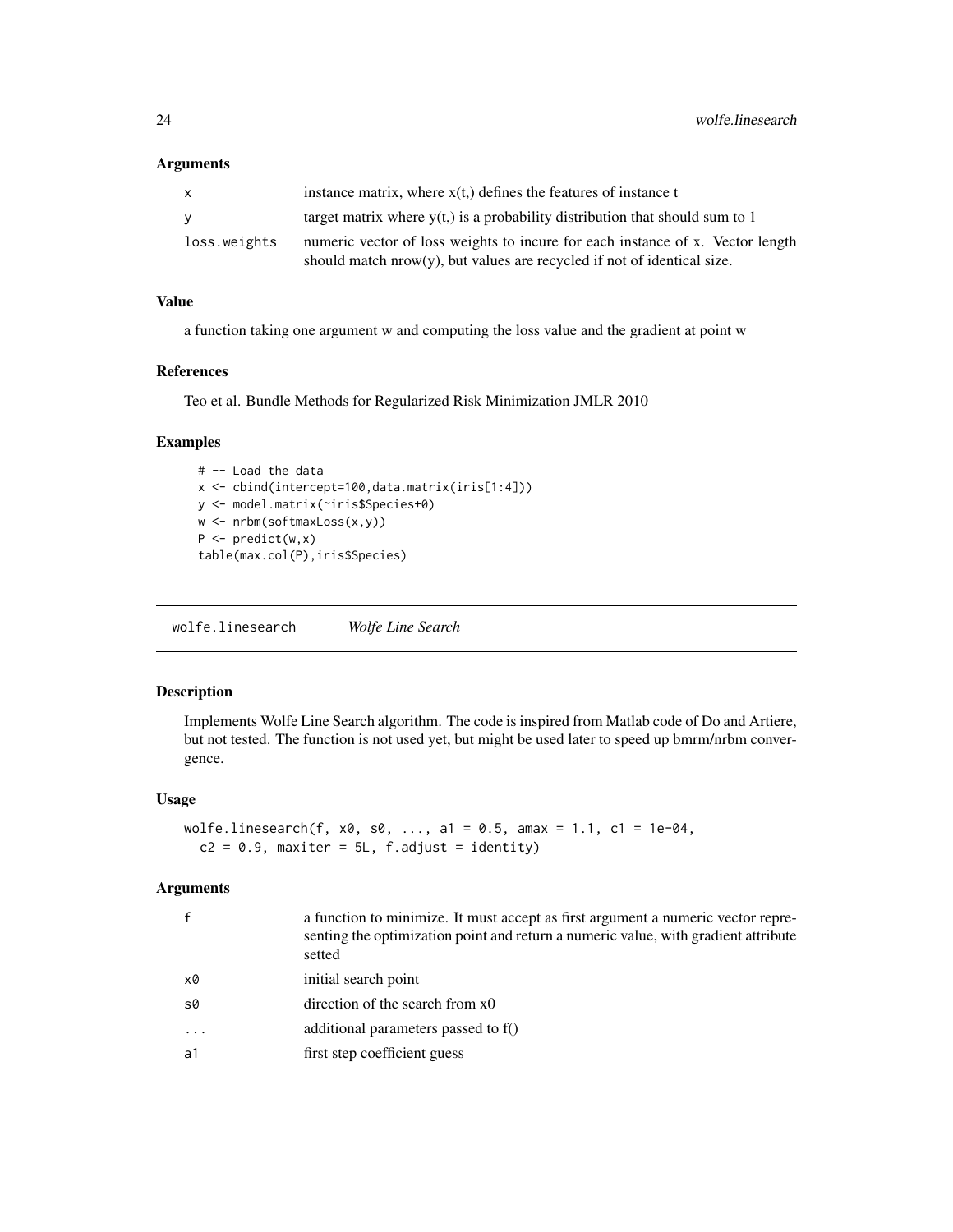# <span id="page-24-0"></span>wolfe.linesearch 25

| amax           | max coefficient value                                   |
|----------------|---------------------------------------------------------|
| c1             | lower bound                                             |
| C <sub>2</sub> | upper bound                                             |
| maxiter        | maximum number of iteration for this linesearch         |
| f.adjust       | an adjustment method to adjust Ivalue and gradient of f |

# Value

the optimal point

# Author(s)

Julien Prados

# References

Do and Artieres Regularized Bundle Methods for Convex and Non-Convex Risks JMLR 2012

# See Also

[nrbm](#page-14-1)

# Examples

```
fun <- function(w) {
  gradient(w) <- w
  lvalue(w) \leftarrow 0.5*sum(w*w)w
}
wolfe.linesearch(fun,fun(c(5,5)),c(-1,-1))
wolfe.linesearch(fun,fun(c(5,5)),c(1,1))
```